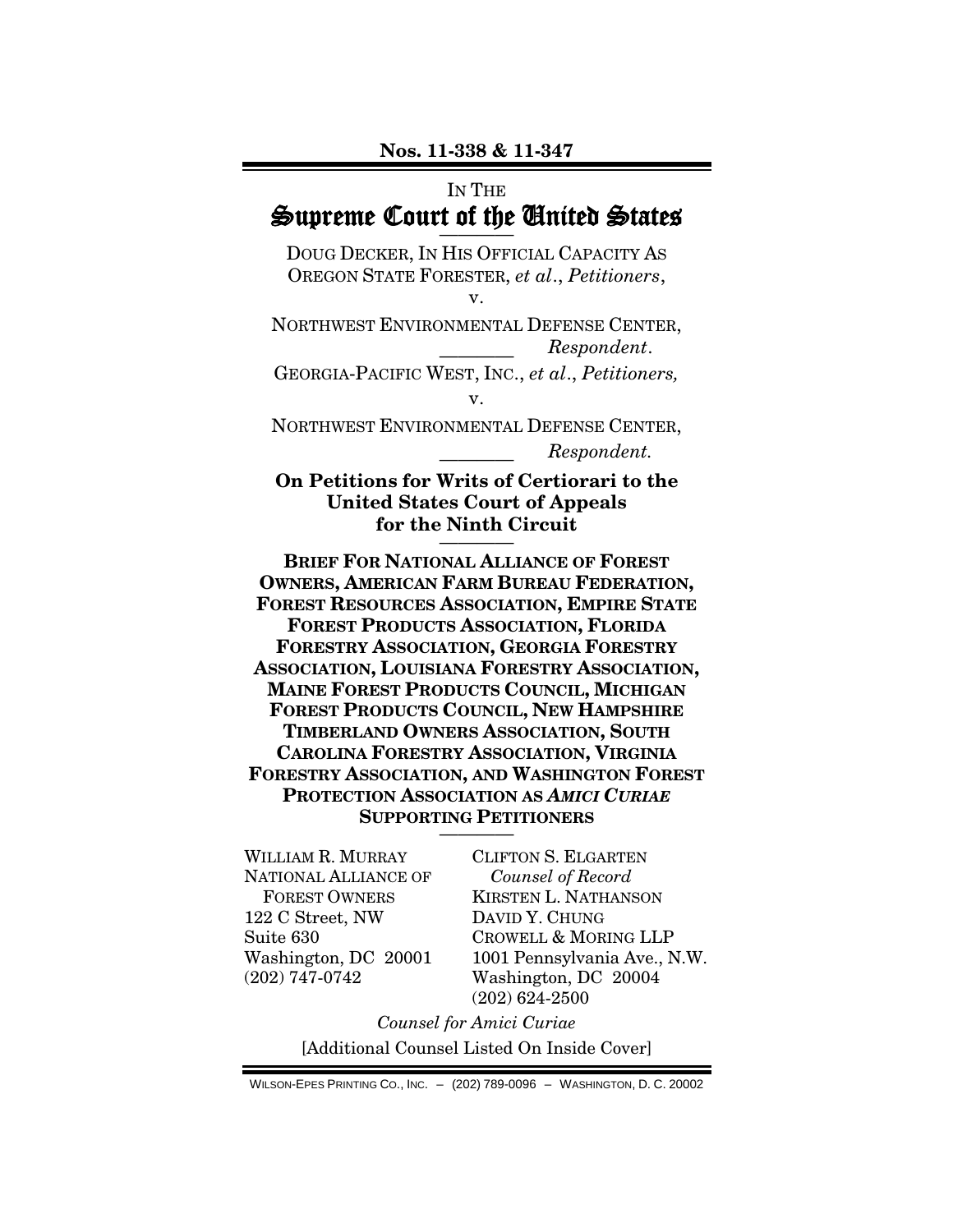*Of Counsel*

ELLEN STEEN DANIELLE QUIST AMERICAN FARM BUREAU FEDERATION 600 Maryland Avenue, SW Suite 1000 Washington, DC 22024 (202) 406-3600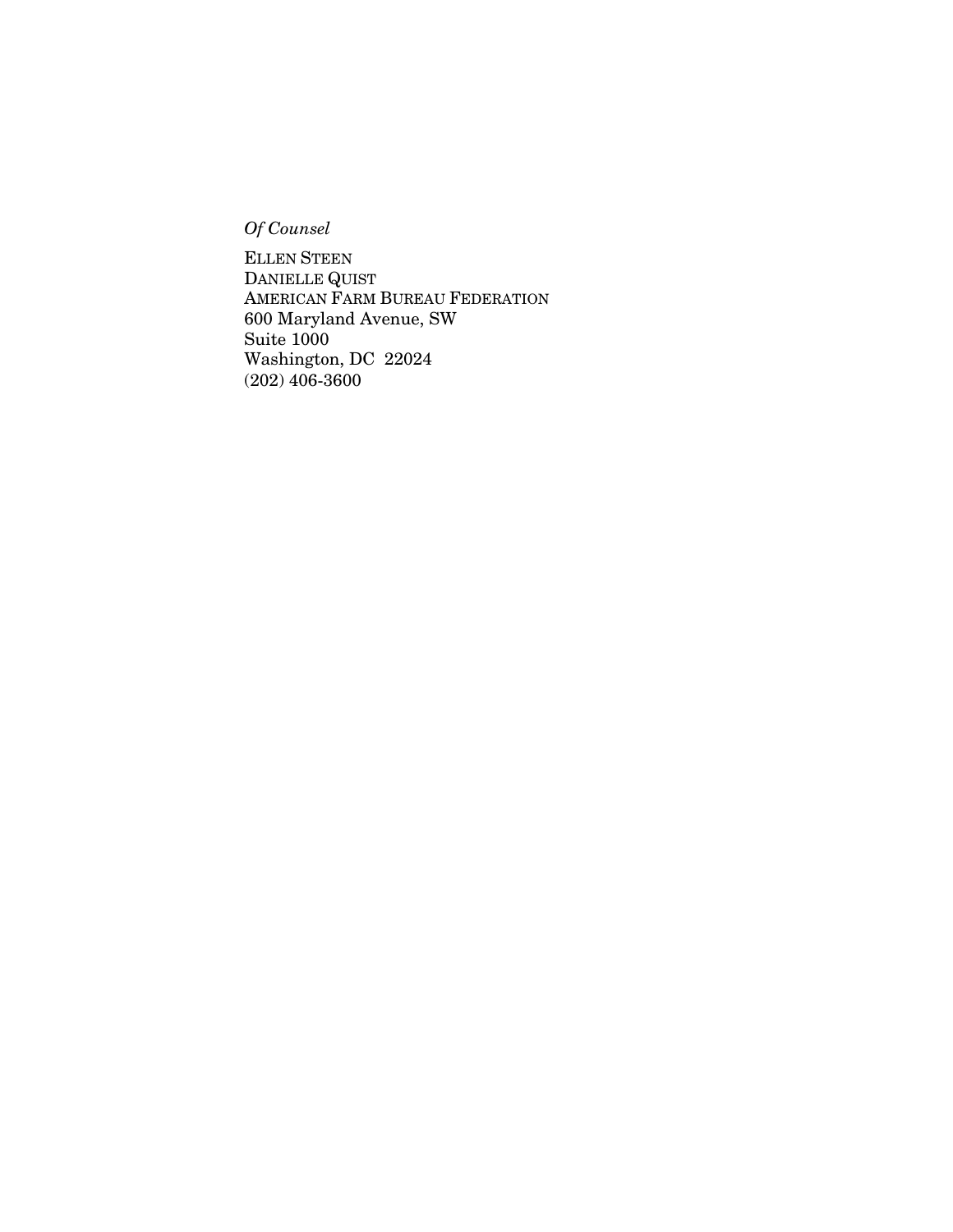### **QUESTIONS PRESENTED**

1. Given that challenges to Clean Water Act ("CWA" or "Act") rules must be presented in an action against the U.S. Environmental Protection Agency ("EPA") in a court of appeals within 120 days of promulgation, and that such challenges are not properly raised in an action for civil or criminal enforcement, and where the intended broad scope of the rules at issue were explained by EPA at the time of promulgation but not challenged then, could the intended scope of the rules nonetheless be challenged years later in a district court enforcement action to which EPA is not a party, based on the theory that the intended scope of the rule had been inconsistent with the Act all along and the rule could be read narrowly to make it consistent with the court's interpretation of the Act?

2. In light of EPA's longstanding view that runoff from forest roads is not subject to CWA permitting requirements, with EPA having excluded such activity from permitting in its 1990 Phase I regulations under the 1987 CWA amendments, and with EPA expressing its view that roads built and used for timber harvesting are not "associated with industrial activity," could the Ninth Circuit nonetheless properly hold that runoff from roads used for timber harvesting is necessarily treated as "associated with industrial activity," subject to CWA permitting requirements, without recognizing EPA's existing interpretation and allowing EPA to consider the issue through rulemaking?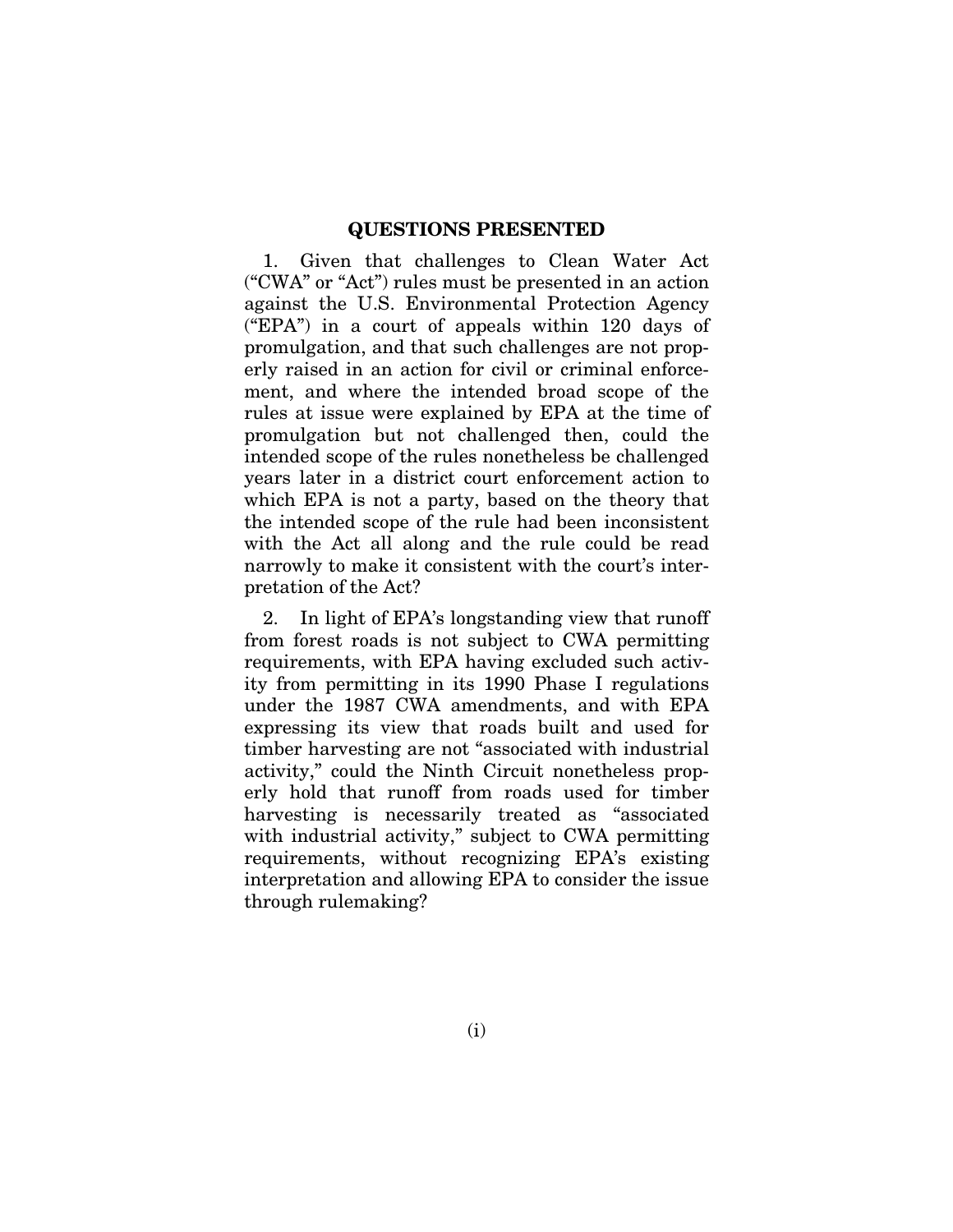# TABLE OF CONTENTS

|--|

|                                                                                                                                                                                          | $\mathbf{i}$ |
|------------------------------------------------------------------------------------------------------------------------------------------------------------------------------------------|--------------|
|                                                                                                                                                                                          | iv           |
| INTERESTS OF AMICI CURIAE                                                                                                                                                                | $\mathbf{1}$ |
| INTRODUCTION AND SUMMARY                                                                                                                                                                 | 4            |
|                                                                                                                                                                                          | 9            |
| I. The Ninth Circuit's Failure To Respect<br>The Prescribed Means For Challenging<br>Agency Rules Makes This A Case Of                                                                   | 9            |
| A. The Ninth Circuit Forced A Trans-<br>formative Construction Upon The<br>Silvicultural Rule To Render It Con-<br>sistent With Its View Of The Re-<br>quirements Of The Clean Water Act | 10           |
| B. The Ninth Circuit Further Allowed<br>This Enforcement Action To Displace<br>EPA's Rulemaking Authority With<br>Respect To The 1987 Stormwater                                         | 15           |
| C. The Decision Below Undermines<br>Congressional Limits On Judicial<br>Review Under Various Statutes                                                                                    | 21           |
|                                                                                                                                                                                          | 24           |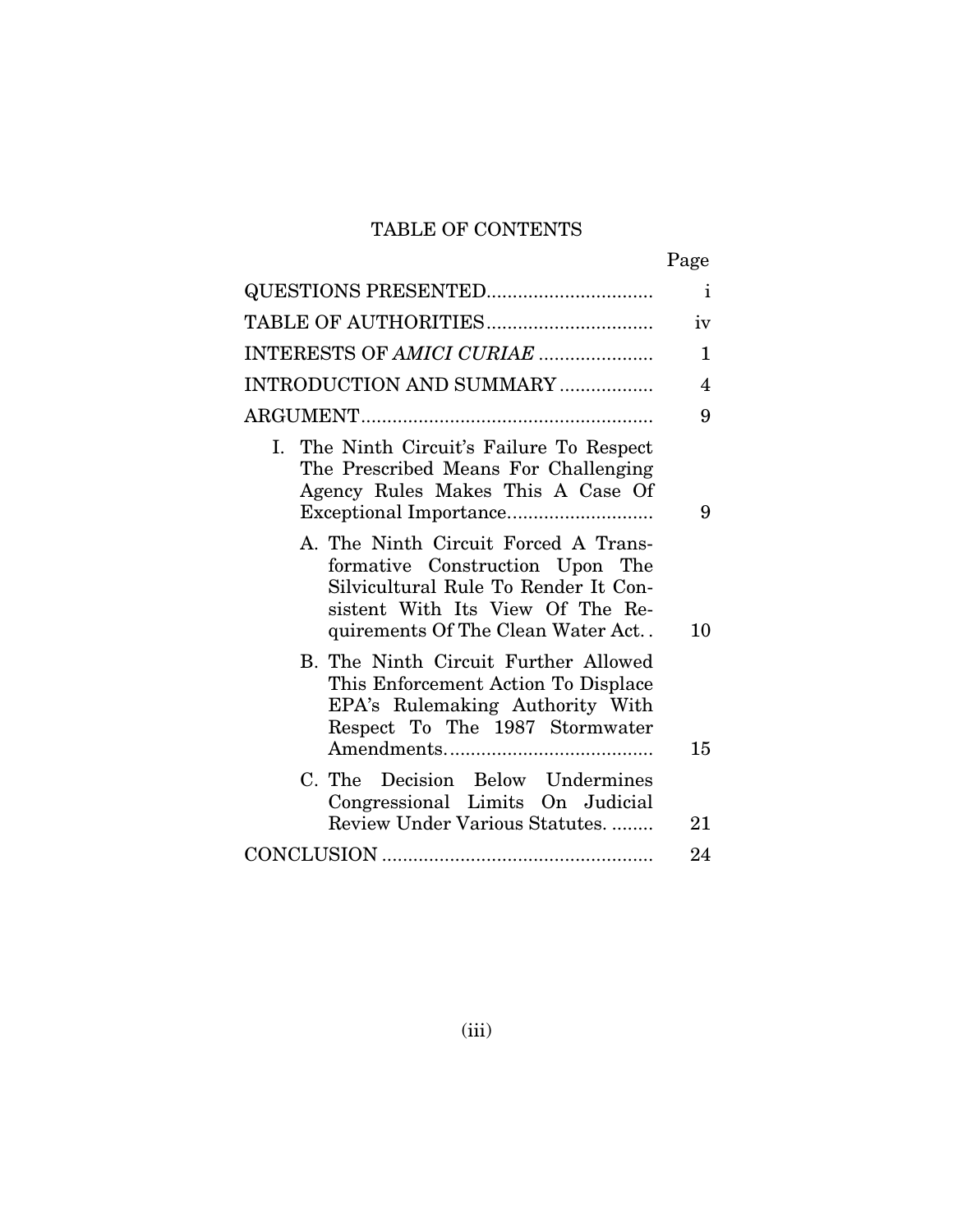# iv TABLE OF AUTHORITIES

# CASES Page

| Am. Mining Cong. v. U.S. E.P.A., 965 F.2d                                                  | 17    |
|--------------------------------------------------------------------------------------------|-------|
| Auer v. Robbins, 519 U.S. 452 (1997)  8, 15                                                |       |
| Chase Bank USA v. McCoy, 131 S. Ct. 871                                                    | 15    |
| Chevron U.S.A., Inc. v. U.S. E.P.A., 908                                                   | 21    |
| Envtl. Def. Ctr. v. U.S. E.P.A., 344 F.3d                                                  | 18    |
| Nat'l Mining Ass'n v. U.S. Dep't of the<br>Interior, 70 F.3d 1345 (D.C. Cir. 1995)  21, 22 |       |
| Natural Res. Def. Council v. U.S. E.P.A.,<br>571 F.3d 1245 (D.C. Cir. 2009)                | 21    |
| Natural Res. Def. Council v. U.S. E.P.A.,<br>966 F.2d 1292 (9th Cir. 1992)                 | 17    |
| Newton Cnty. Wildlife Ass'n v. Rogers, 141                                                 | 4, 15 |
| Sierra Club v. Martin, 71 F. Supp. 2d 1268                                                 | 4, 15 |
| Smiley v. Citibank (South Dakota) N.A.,                                                    | 23    |
| Tex. Mun. Power Agency v. Adm'r of U.S.<br>E.P.A., 836 F.2d 1482 (5th Cir. 1988)  21, 22   |       |
| W. Neb. Res. Council v. E.P.A., 793 F.2d                                                   |       |
| <b>STATUTES</b>                                                                            |       |
|                                                                                            | 21    |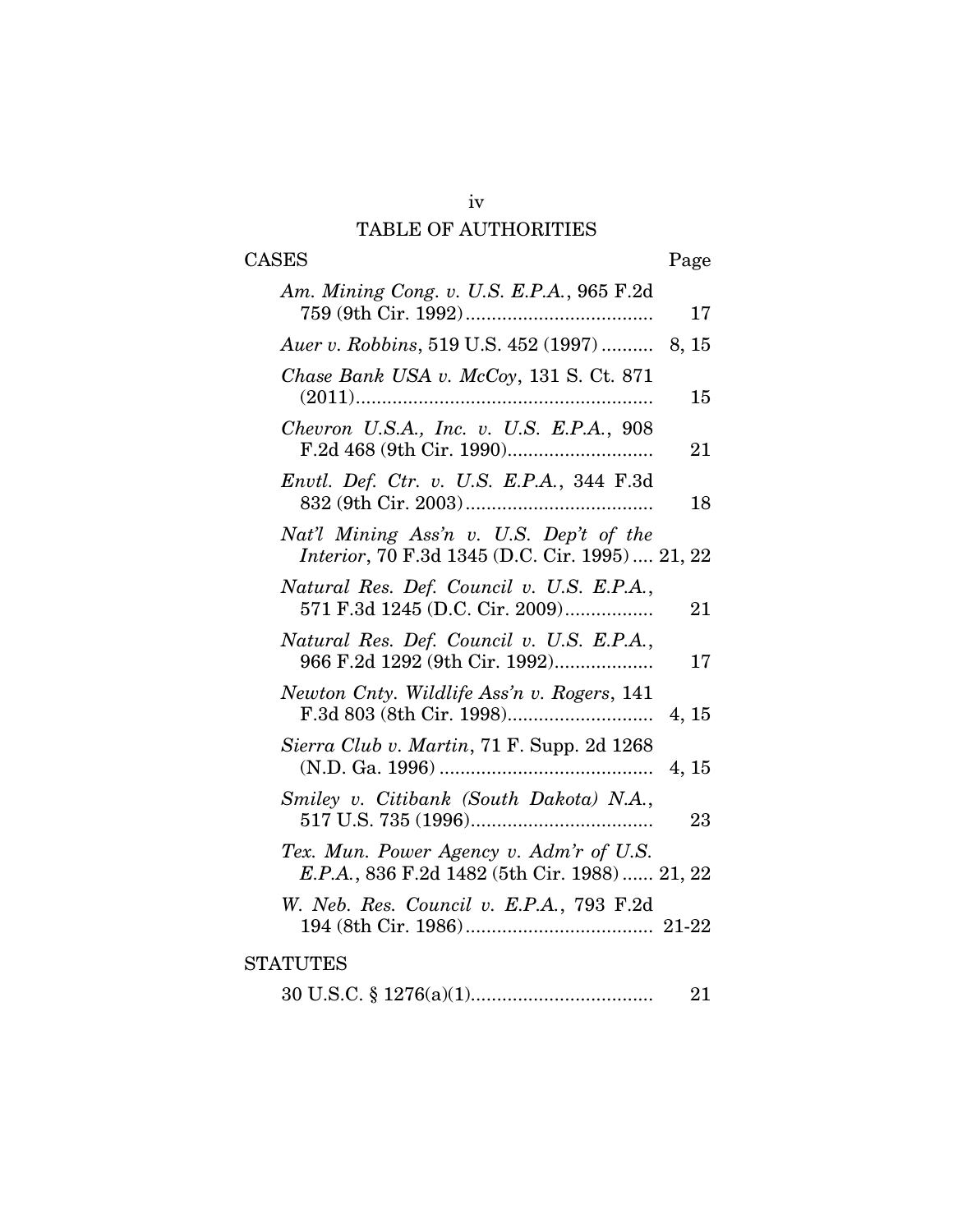# TABLE OF AUTHORITIES-Continued

|                                   | 10             |
|-----------------------------------|----------------|
|                                   |                |
|                                   |                |
|                                   |                |
|                                   |                |
|                                   |                |
|                                   | $\overline{7}$ |
|                                   | 16             |
|                                   | 16             |
|                                   |                |
|                                   | 21             |
| 33 U.S.C. § 1369(b)12, 13, 22, 23 |                |
|                                   |                |
|                                   |                |
|                                   |                |
|                                   | 17             |
|                                   |                |
|                                   | 21             |
|                                   | 21             |
|                                   | 21             |
|                                   | 21             |
|                                   | 21             |

 $\mathbf{V}$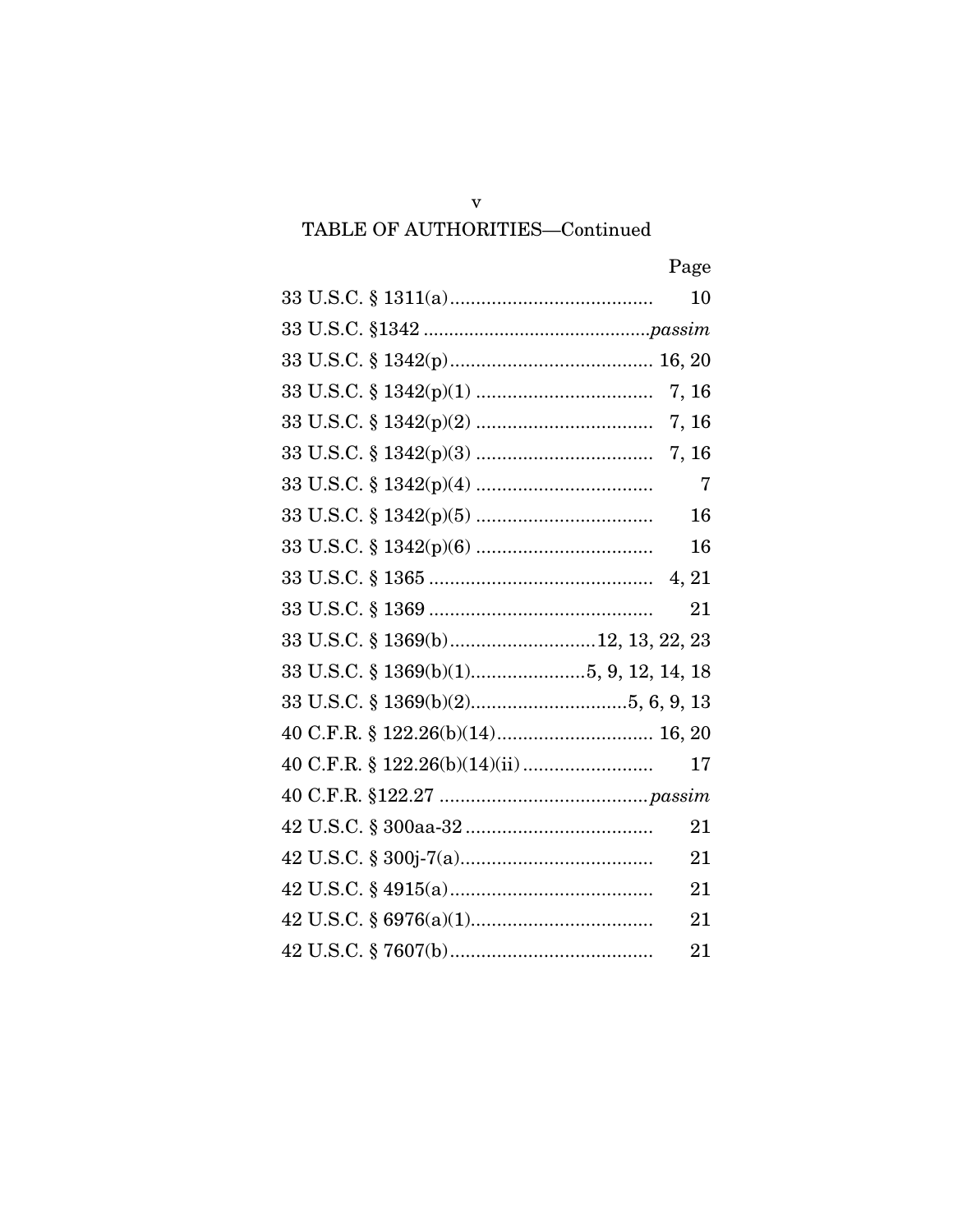# vi TABLE OF AUTHORITIES—Continued

OTHER AUTHORITIES Page

| 41 Fed. Reg. 6281 (Feb. 12, 1976)            | 11 |
|----------------------------------------------|----|
| 41 Fed. Reg. 24709 (June 18, 1976)10, 11, 12 |    |
| 45 Fed. Reg. 33,290 (May 19, 1980)           | 10 |
| 55 Fed. Reg. 47,990 (Nov. 16, 1990)  16, 17  |    |
| 64 Fed. Reg. 68,722 (Dec. 8, 1999)           | 18 |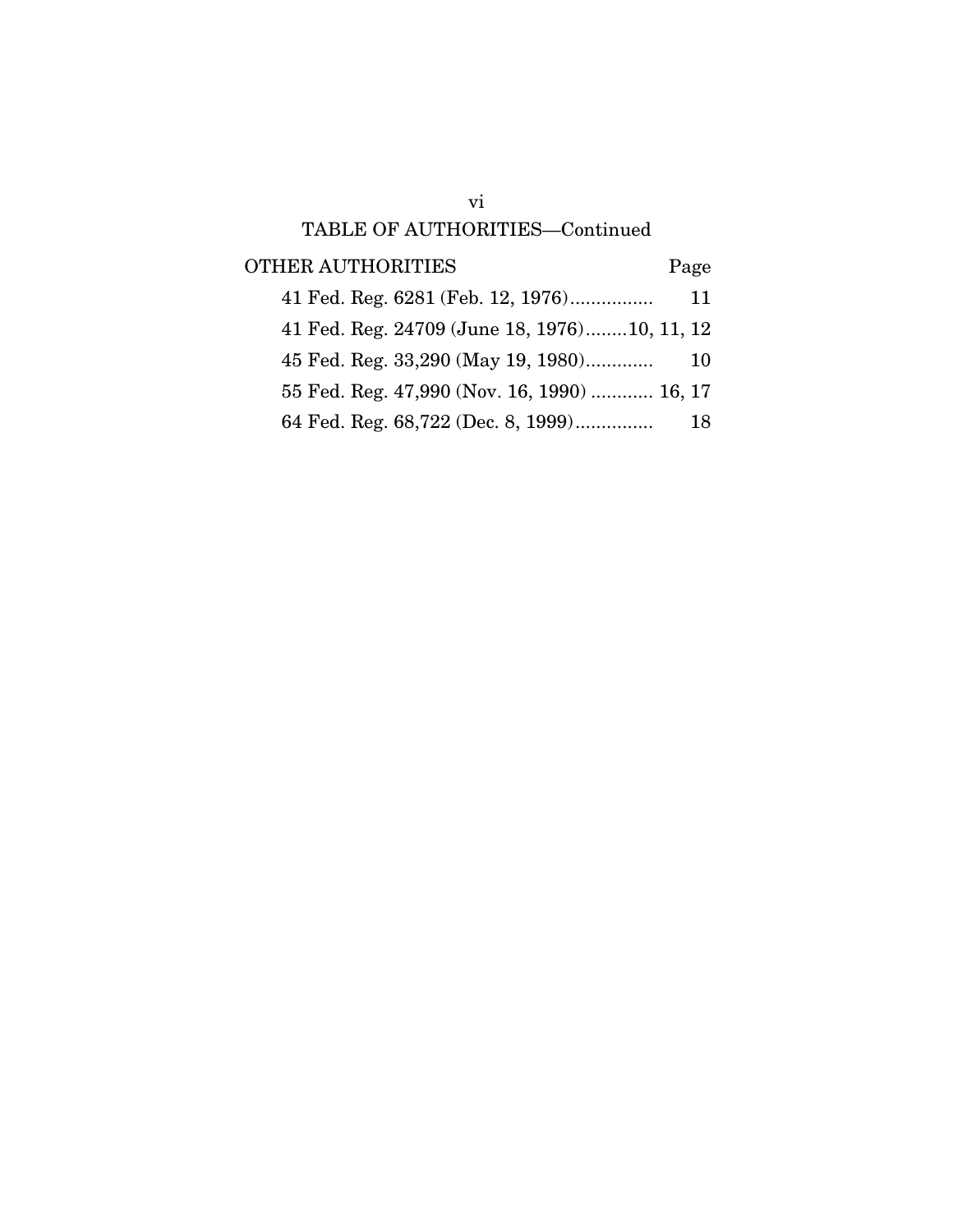### **INTERESTS OF** *AMICI CURIAE* **[1](#page-7-0)**

The National Alliance of Forest Owners is a trade association that represents owners and managers of over 79 million acres of private forests in 47 states. Its mission is to protect and enhance the economic and environmental values of privately-owned forests through targeted national policy advocacy.

The American Farm Bureau Federation is the largest non-profit general farm organization in the United States, representing more than 6.2 million member facilities in fifty states and Puerto Rico. Its mission is to protect, promote, and represent the business, economic, social, and educational interests of American farmers.

The Forest Resources Association is a trade association concerned with the safe, efficient, and sustainable harvest of forest products and their transport from woods to mill. It represents wood consumers, independent logging contractors, wood dealers, forest landowners, and others with an interest in wood supply chain management.

In addition to these national organizations, the *amici* include the following group of state forestry associations from various forested regions across the country: Empire State Forest Products Association (New York), Florida Forestry Association, Georgia

<span id="page-7-0"></span> <sup>1</sup> Pursuant to Supreme Court Rule 37.6, *amici* affirm that no counsel for a party authored this brief in whole or in part and that no persons other than *amici* and their counsel made a monetary contribution to its preparation or submission. Counsel for *amici* appeared on behalf of intervenors below but did not participate in drafting either Petition. Letters of consent for the submission of this brief are on file with the Clerk.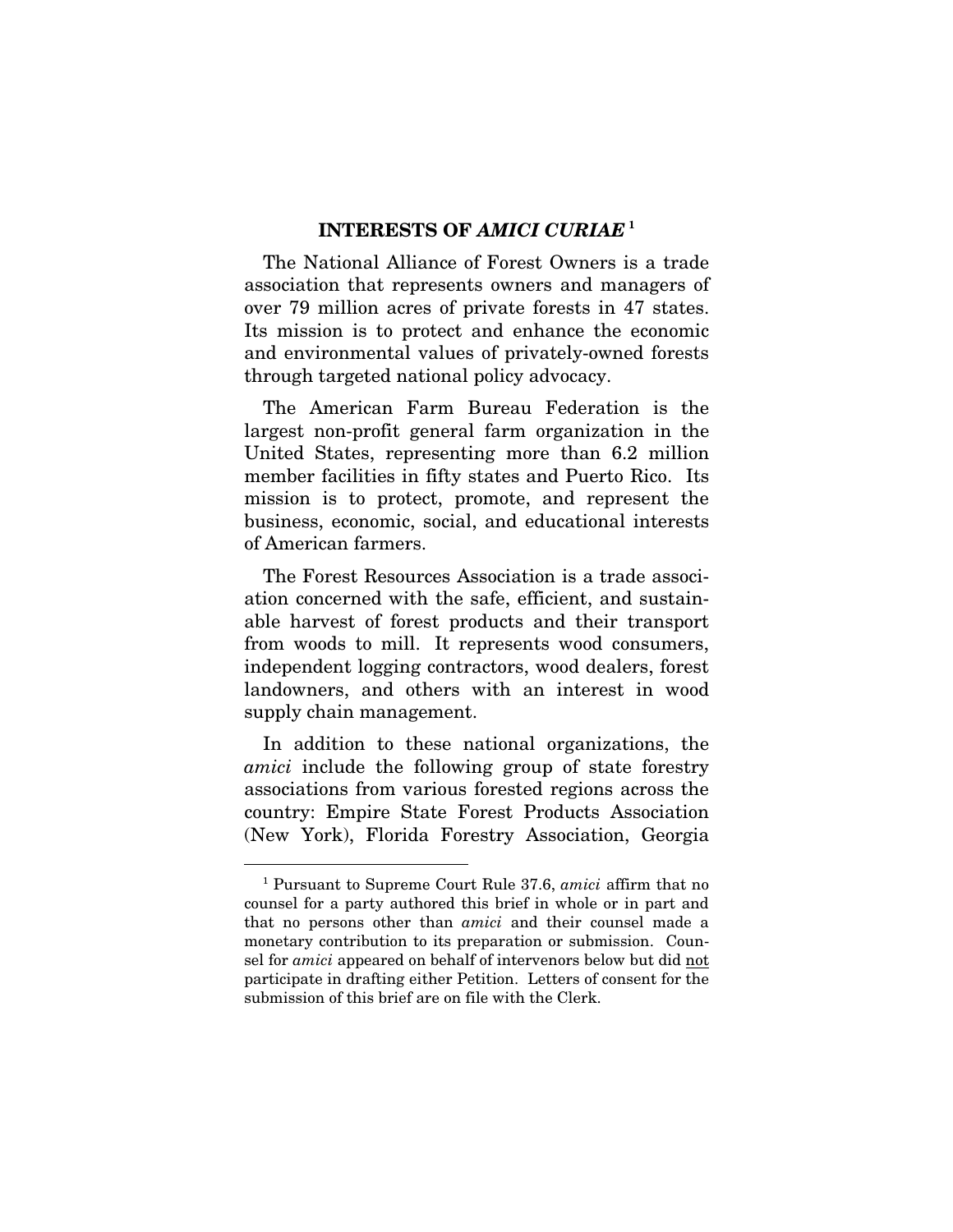Forestry Association, Louisiana Forestry Association, Maine Forest Products Council, Michigan Forest Products Council, New Hampshire Timberland Owners Association, South Carolina Forestry Association, Virginia Forestry Association, and Washington Forest Protection Association. Each of these organizations has members, including companies, individuals, and families, that work on, own, or manage forest lands in their respective states. Each of these organizations promotes the stewardship and wise use of forest resources and is dedicated to forest conservation and the sustainable use of natural resources. Each of them has independently decided that for the reasons expressed in this brief, the Petitions present important issues affecting their members and that those issues warrant this Court's attention.

*Amici* have direct interests in the outcome of this case. These organizations have members who own or manage forest lands and/or roads with stormwater conveyance structures—*e.g.*, ditches and culverts that, under the Ninth Circuit's decision, would for the first time be subjected to permitting under CWA section 402, 33 U.S.C. §1342. The decision below could require these members to change longstanding practices and obtain permits for discharging stormwater runoff associated with tree harvests and road construction and maintenance, heretofore defined for over three decades by the Silvicultural Rule, 40 C.F.R. §122.27, as nonpoint source discharges not subject to permitting.

The use of ditches and culverts to protect forest roads from the destructive effects of precipitation is integral to building and maintaining those roads. Given the number of such roads and the need for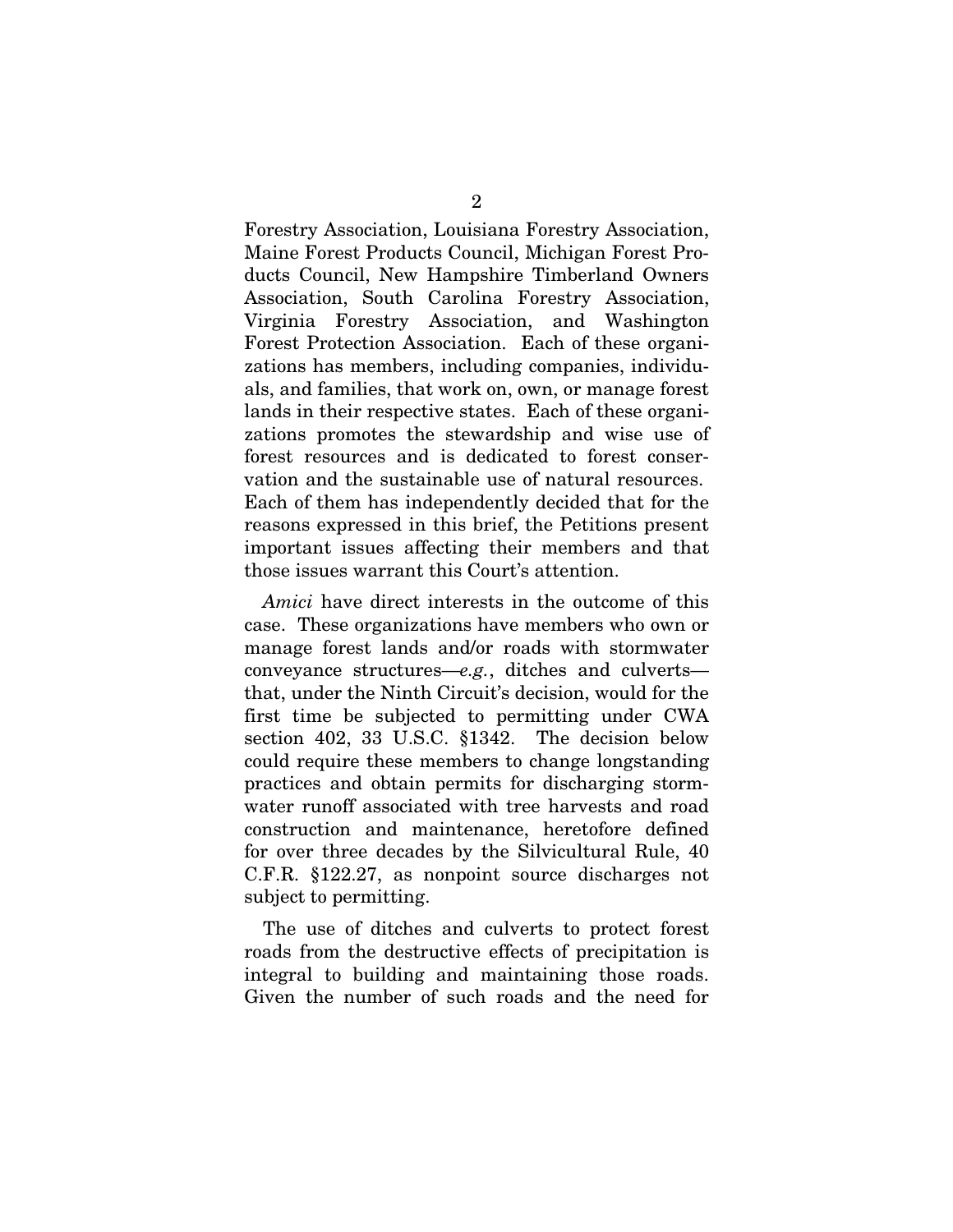maintenance, the Ninth Circuit's decision would require the private, state, county, and federal actors that build and maintain roads for timber harvesting to obtain potentially hundreds of thousands (or millions) of section 402 permits. *See* Ex. 1. to Am. Forest Res. Council C.A. *Amicus* Br. ("If the [U.S. Forest Service] is required to obtain permits on a road by road basis, that would mean obtaining up to 400,000 permits."); Am. Loggers Council C.A. Amicus Br. 13 ("At the national level, *Amici* estimate that the decision will create an additional 3,000,000 permit applications, based on number of affected landowners, or 750,000 applications, based on number of tree harvests, or  $264,000,000$  point source discharges requiring permits."). The expansion of the section 402 permitting program resulting from the Ninth Circuit's decision is well-illustrated by comparing the number of permits this decision will require with EPA's 2009 estimate that the total universe of discharges then requiring permits (individual or general) was only 400,000. *See* Hanlon Decl. in Supp. of Am. Loggers Council C.A. Amicus Br. ¶ 11.

Accordingly, *amici* emphasize the practical importance of the decision on their ongoing forestry activities. But for the reasons set forth below, they also emphasize the broader disruption flowing from the type of belated review of long-established EPA rules that the Ninth Circuit's decision allows.

The basic principle that should control here is clear. If an agency tries to apply a rule in a manner not specified at the time of promulgation, that application should then be susceptible to challenge as inconsistent with the governing law. But if the scope of a rule was announced at the time of promulgation,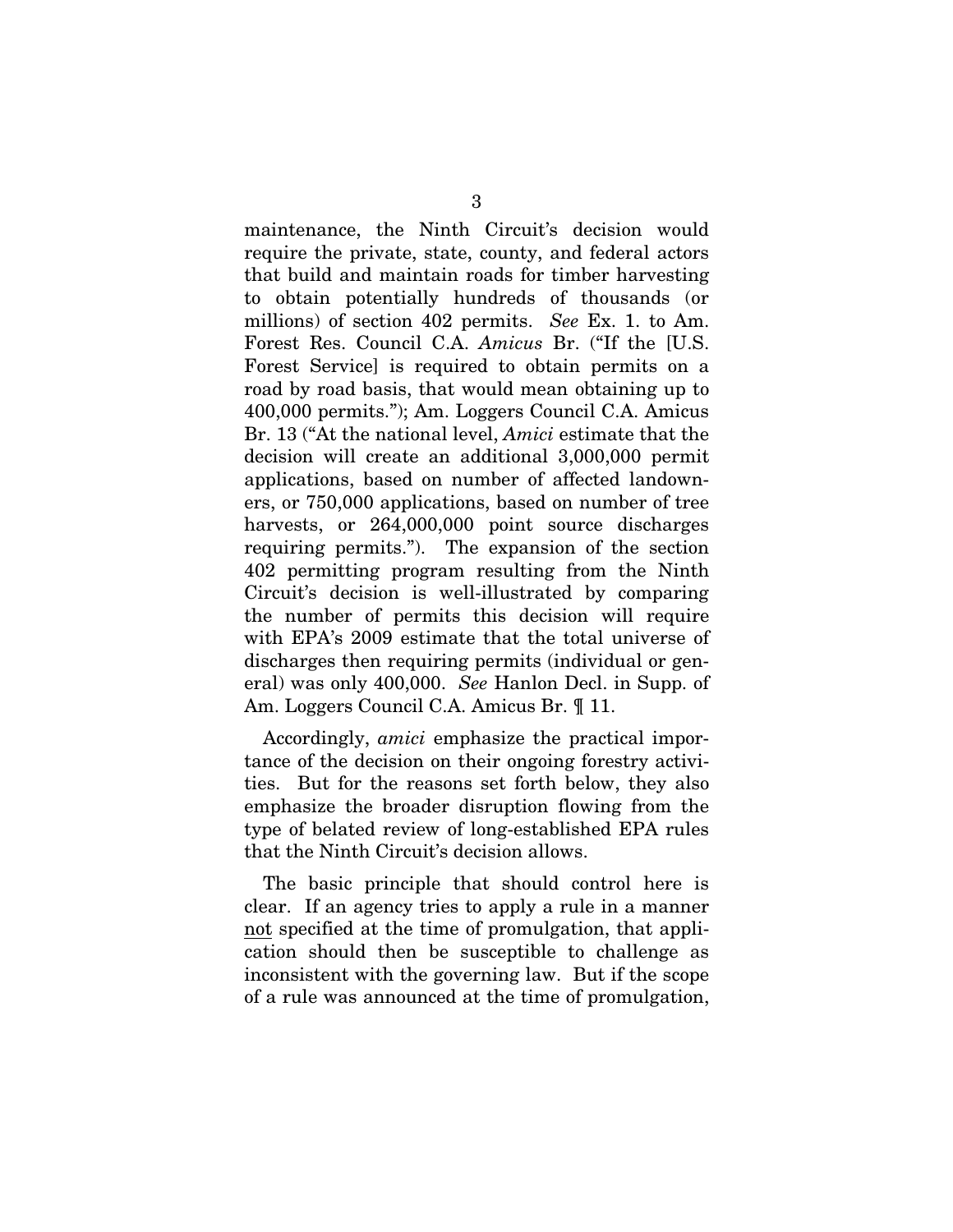and left unchallenged, then affected parties should be able to continue to rely on that rule, as they have on the 1976 Silvicultural Rule and the 1990 Phase I regulations. The Ninth Circuit undercuts these fundamental understandings, threatening the imposition of new, unexpected obligations on *amici* and others potentially subject to the Clean Water Act.

### **INTRODUCTION AND SUMMARY**

This case began as a citizen suit brought in a district court under 33 U.S.C. § 1365. The district court had little difficulty concluding that the challenged failure to obtain section 402 (33 U.S.C. § 1342) permits for sediment runoff from forest roads did not violate the CWA. The Silvicultural Rule, promulgated in 1976, made it clear that such runoff did not involve point source discharges and thus was beyond the reach of section 402 permitting requirements. *See* Pet. App. 53-77. In so holding, the district court followed a conventional approach, consistent with other courts, in concluding that under the Silvicultural Rule, forest road rainwater runoff is from a "non-point" source, and thus no permits were required. *See Newton Cnty. Wildlife Ass'n v. Rogers*, 141 F.3d 803 (8th Cir. 1998); *Sierra Club v. Martin*, 71 F. Supp. 2d 1268 (N.D. Ga. 1996). Because the Silvicultural Rule itself made clear that such runoff was not subject to section 402 permitting, the district court concluded that it need not address the challenge to EPA's rules implementing Phase I of the 1987 CWA amendments, which also declined to subject such rainwater runoff to section 402 permitting requirements.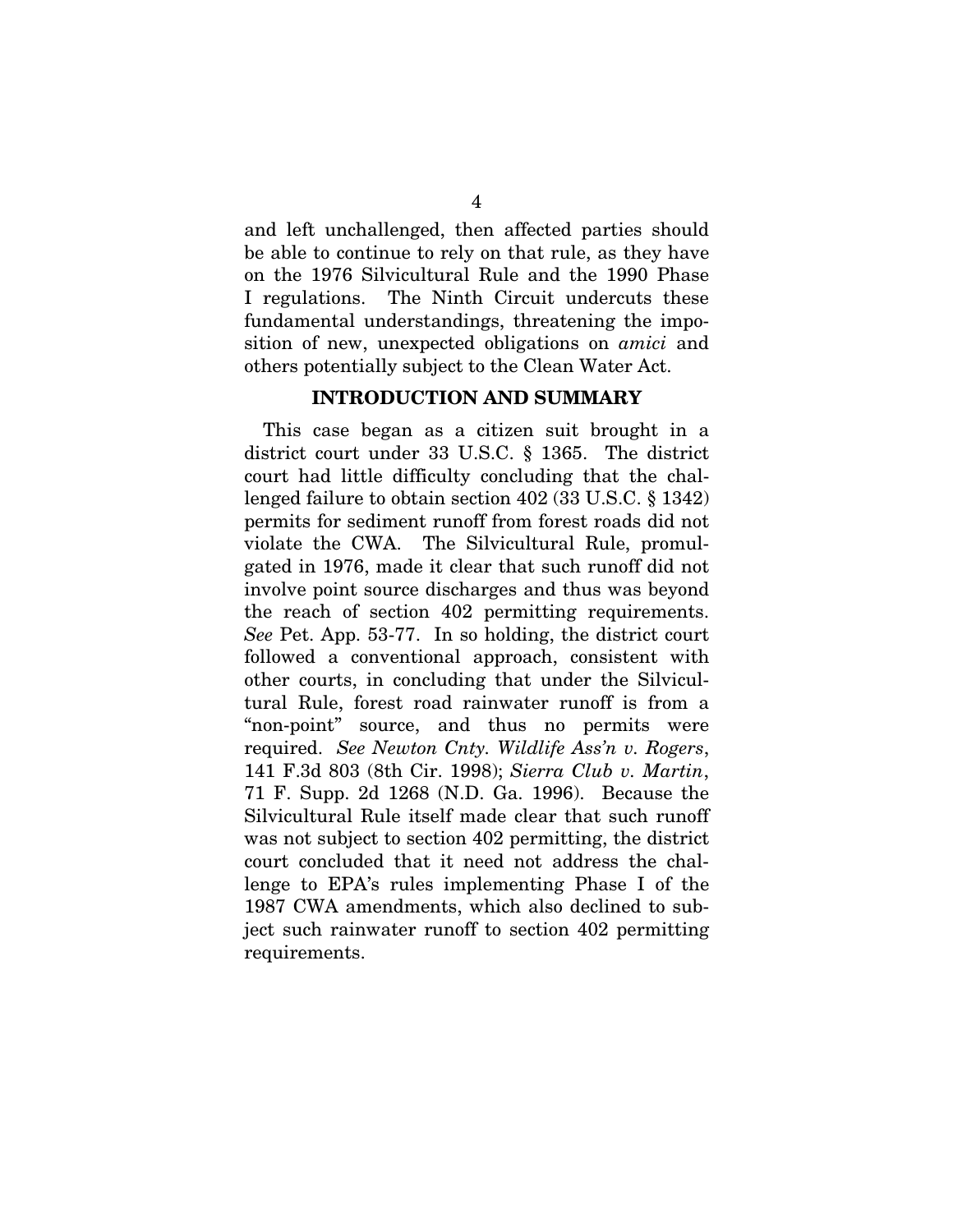On appeal, however, this case took on a very different cast. The Ninth Circuit allowed this enforcement action, to which EPA was not a party, to become the vehicle for attacking EPA rules that had been in effect for decades. It then seemingly leap-frogged EPA's primary authority and responsibility to consider in the first instance, through continued rulemaking, whether stormwater runoff from forest roads used for logging gave rise to a need for section 402 permits under the 1987 CWA amendments.

In so doing, the Ninth Circuit created a device for bypassing jurisdictional requirements limiting challenges to EPA-promulgated rules. By statute, such challenges must be raised in a case against EPA in a court of appeals no more than 120 days after promulgation, unless the grounds for the challenge arose later. *See* 33 U.S.C. § 1369(b)(1). A claim that the rule's intended scope as described by EPA would render the rule inconsistent with the CWA is, of course, an issue that could have been raised in such a review action. If such a challenge could have been presented under  $$1369(b)(1)$ , then the following subsection, 33 U.S.C. §1369(b)(2), makes it clear that the rule is truly final, and the claim cannot be pursued later by way of collateral attack in enforcement proceedings.

When EPA promulgated the two rules at issue in this case—the 1976 Silvicultural Rule and the 1990 Phase I regulations—it made clear how those rules were to apply to the issues raised in this case. Any affected party who believed that the rules as explained by EPA were inconsistent with the CWA could have challenged them at that time.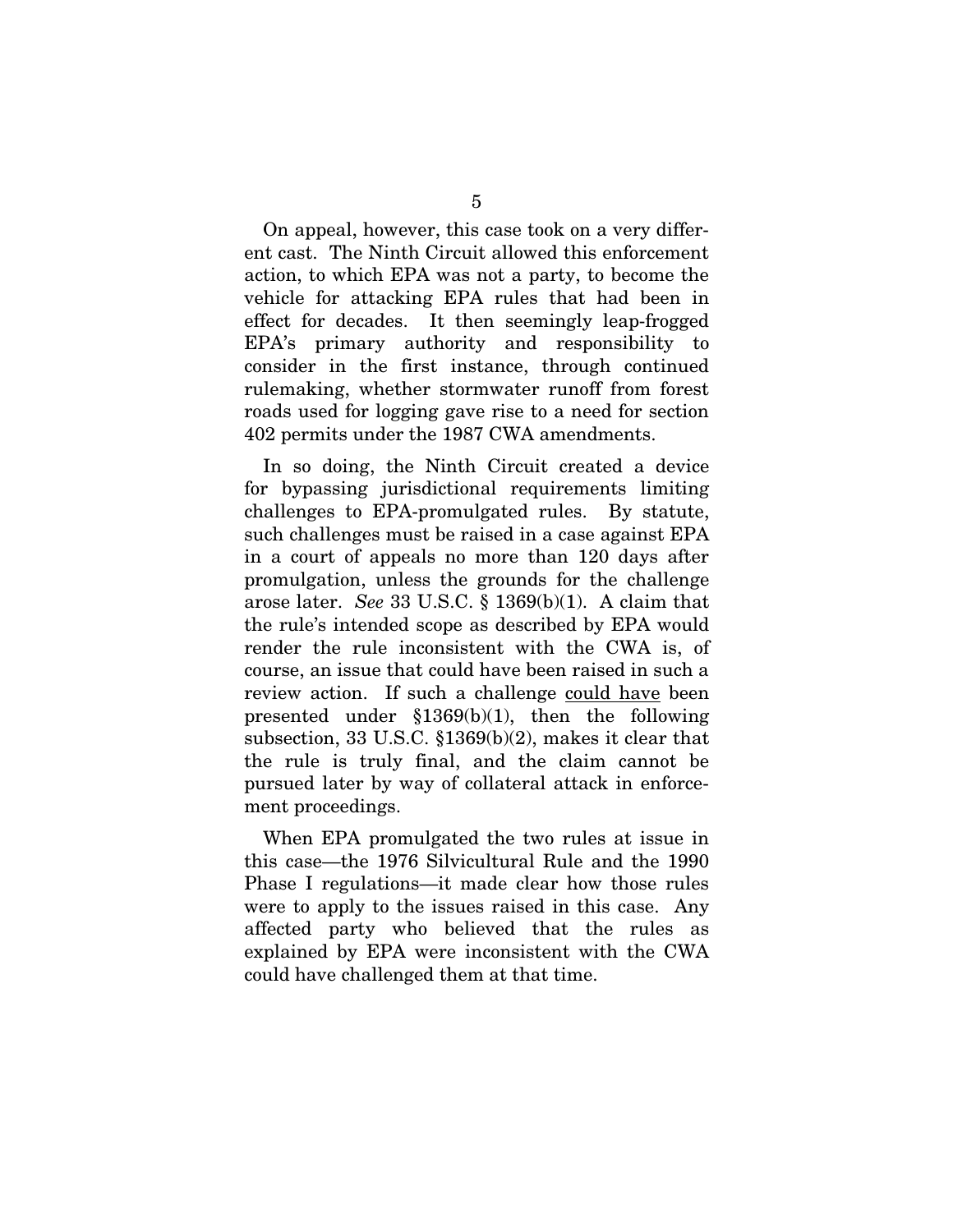Nonetheless, under the Ninth Circuit's decision, there is now an alternative way of attacking longstanding rules as inconsistent with the CWA. That attack may be mounted decades after promulgation, even if the intended scope of the rule was clear at the time of promulgation and could have been timely challenged. Moreover, that attack can be pursued in a district court citizen suit to which EPA is not even a party. Even decades later, if the court concludes that the scope of the rule as described by the agency had been inconsistent with the CWA, the court can force a transformative interpretation upon the rule to now render it consistent with (the court's current understanding of) the CWA, but inconsistent with the agency's contemporaneously stated intent. Under that approach, the rule is, in theory, merely "interpreted." It survives as neutered, deprived of its intended contemporaneously described meaning. That approach, however, ignores the central question under 33 U.S.C. § 1369(b)(2), namely, whether the challenge to the scope of the rule as inconsistent with the CWA "could have been" maintained—and thus was required to have been maintained—at the time of promulgation.

The Ninth Circuit used that tack here. Based on the CWA's definition of "point source," the Ninth Circuit held that because ditching and culverts channel runoff from forest roads, the runoff requires section 402 permitting. It then applied that holding to overturn one of the core applications of EPA's Silvicultural Rule, which since the Act's earliest days defined runoff from forest roads as "non-point source" in nature, and thus not subject to section 402 permitting.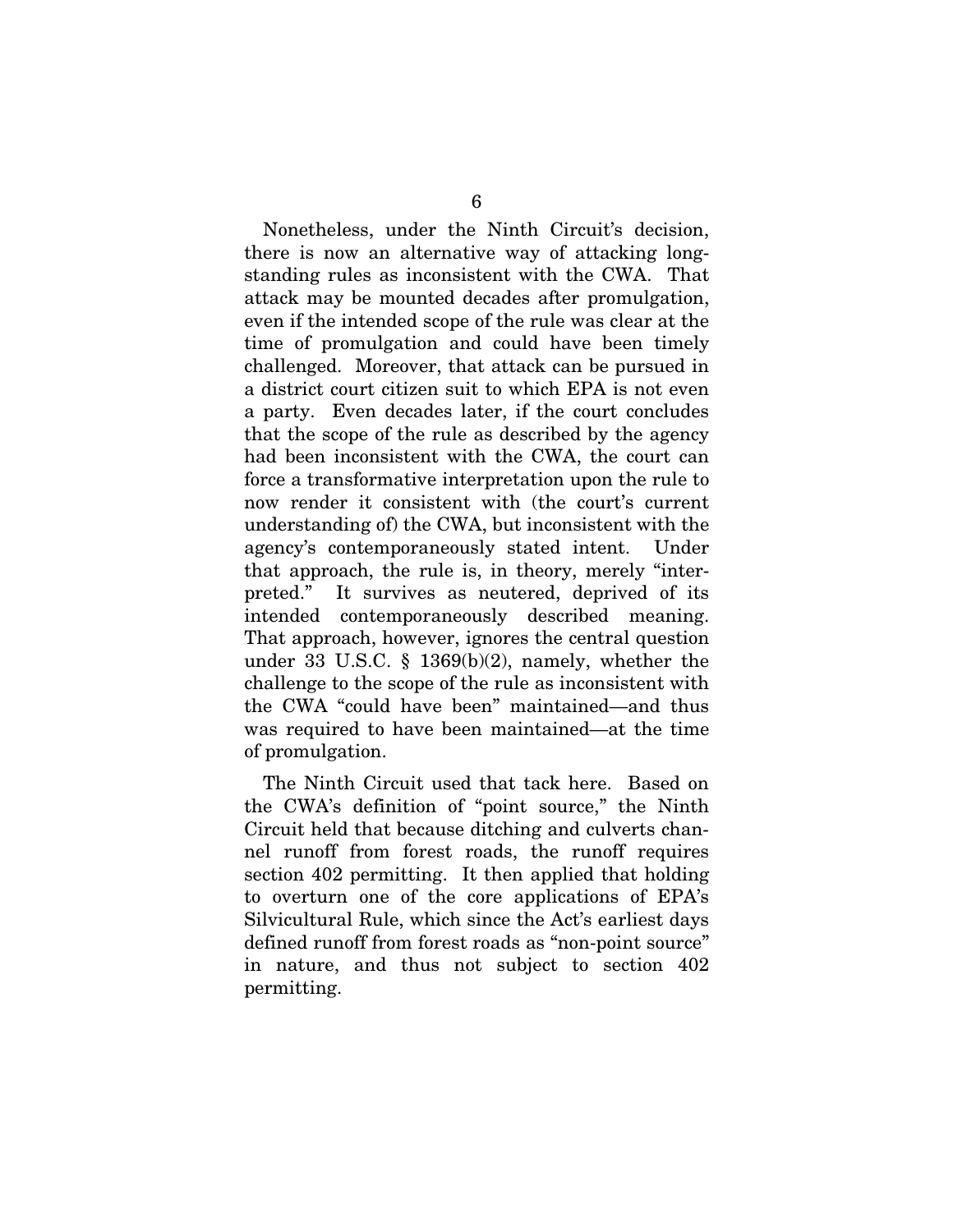The Ninth Circuit then reviewed EPA's 1990 rulemaking in connection with Congress's effort to comprehensively address stormwater runoff with the 1987 CWA amendments. *See* 33 U.S.C. § 1342(p)(1)- (4). In 1990, EPA determined that channeled runoff from forest roads were not discharges "associated with industrial activity" and thus did not require permits under Phase I rulemaking implementing the 1987 amendments. It did so in part—but only in part—because the Silvicultural Rule already specified that discharges from such activities were not point source discharges. Indeed, EPA filed an amicus brief in this case noting that even if the Silvicultural Rule was not itself sufficient to clarify that logging road runoff is not "industrial activity," the preamble to the Phase I rulemaking explains that timber harvesting—silviculture—is not industrial activity. *See* U.S. 1st C.A. Amicus Br. 28-31.

But the Ninth Circuit nonetheless declared that runoff from forest roads used for logging must be deemed discharges "associated with industrial activity," preempting EPA's longstanding contrary position under its Phase I regulations. *See* Pet. App. 42- 48. The Ninth Circuit relied on EPA's reference to facilities classified within Standard Industrial Classification ("SIC") 24 as being "associated with industrial activity." In so holding, it declined to recognize EPA's clarification, made at the time of promulgation and again as amicus in this case, that the Agency's reference to SIC 24 did not encompass "logging" and forest roads used for logging. And it paid no heed to EPA's stated view, in its district court amicus brief, that silviculture is more akin to agriculture than "industrial activity." *See* Pet. App. 124a n. 19. The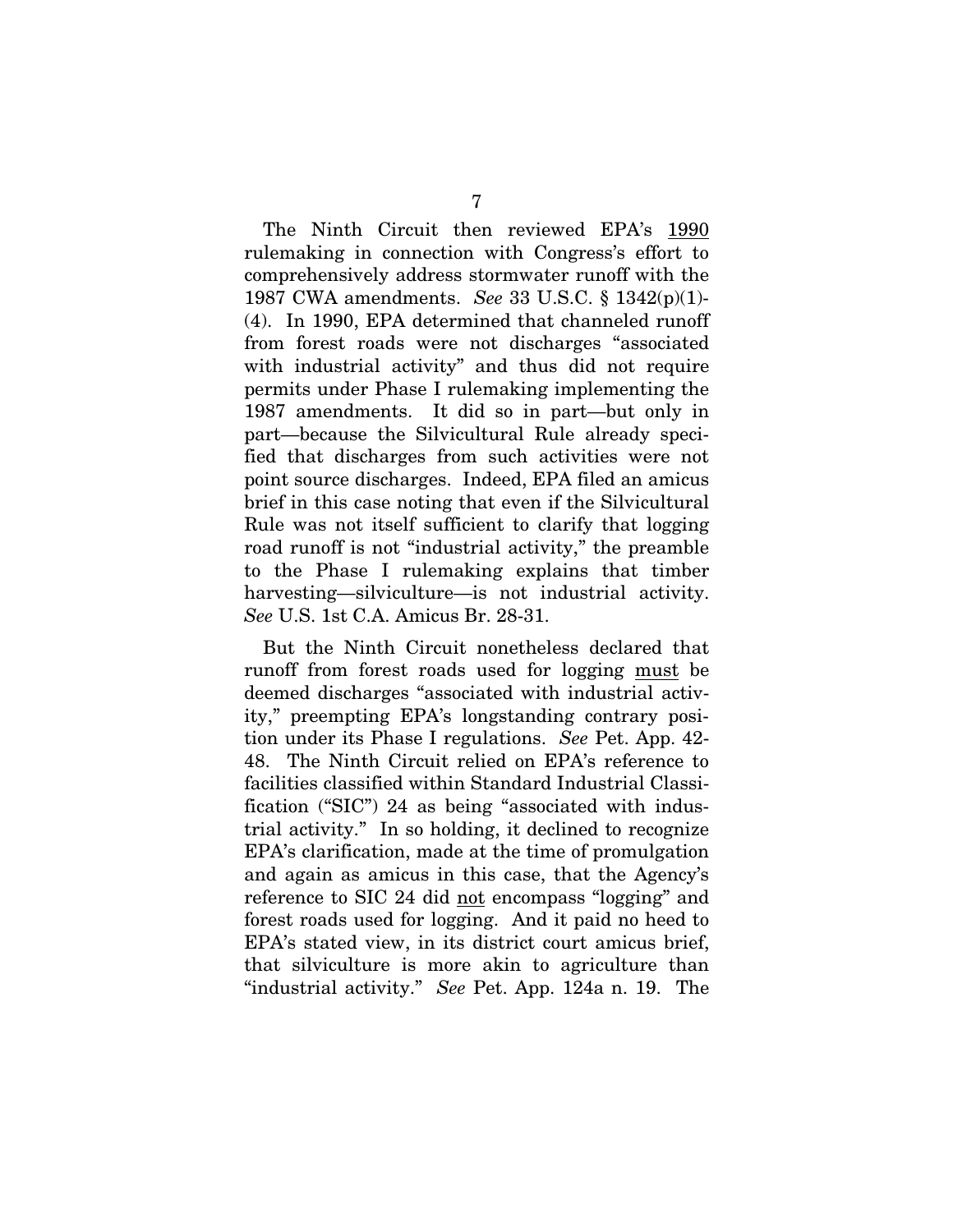Ninth Circuit thus did not noticeably defer to EPA's interpretation of its Phase I regulations as required by this Court's precedents. *See, e.g.*, *Auer v. Robbins*, 519 U.S. 452, 461 (1997).

But the error runs deeper. Even assuming that the Ninth Circuit's narrowing of the Silvicultural Rule now opened the door to reexamination of EPA's decision to exclude forest road runoff from Phase I regulation, that reexamination must be conducted first by EPA, as part of its rulemaking responsibility, and not the courts. But the Ninth Circuit did precisely that, again using an enforcement action to intrude on agency rulemaking.

The practical impact of the Ninth Circuit's ruling on forest road construction and maintenance is likely to be overwhelming. Forest roads of the type used for timber harvesting cover hundreds of thousands of miles, crossing "waters of the United States" in countless locations. They are built and maintained by private citizens and companies, counties and states, and the federal government. To ensure that they remain useful, the roads are constructed with appropriate ditching and culverts to channel precipitation runoff. And for the last 35 years, under the Silvicultural Rule and EPA's 1990 Phase I regulations, runoff from forest roads has not been subjected to the Act's section 402 permitting requirements. Yet according to the Ninth Circuit, all that has been wrong. We have set forth additional information about the practical impact of the decision on forest and farm owners in the *amici's* statement of interests and will not repeat it here. The ruling below casts a wide net over forestry.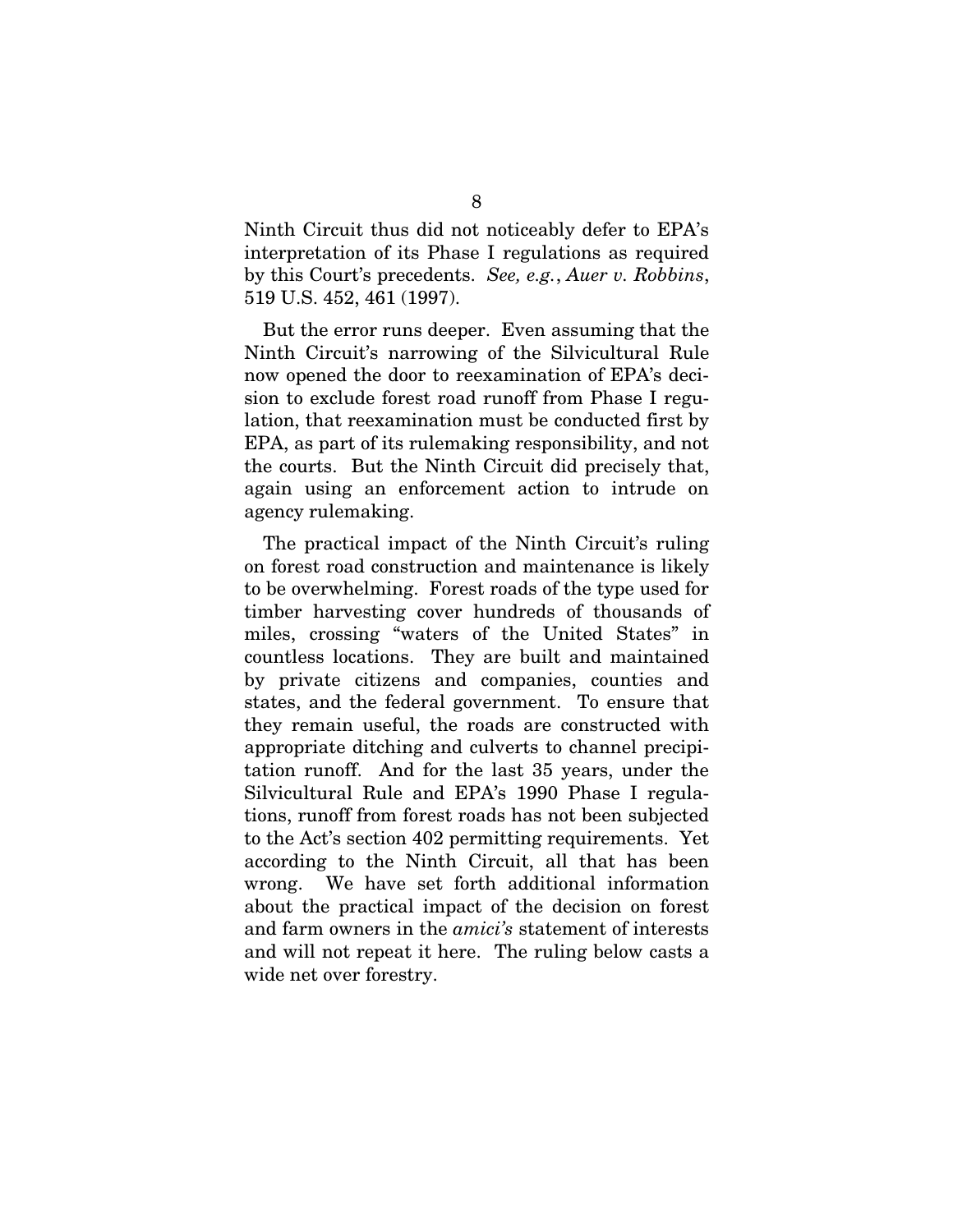The effects of the decision on administrative law and process are even wider for it allows belated challenges to longstanding EPA rules to be bootstrapped into enforcement actions to which the EPA is not even a party. It thus allows collateral challenges to rules that—because no timely challenge had been raised at the time of promulgation—had long taken on the force of established law. This Court should grant the petitions to resolve the important questions presented.

### **ARGUMENT**

### **I. The Ninth Circuit's Failure To Respect The Prescribed Means For Challenging Agency Rules Makes This A Case Of Exceptional Importance.**

Challenges to rules promulgated under the CWA must be initiated in a Circuit Court of Appeals of the United States within 120 days of the rule's promulgation unless "based solely on grounds which arose after such 120th day." 33 U.S.C. § 1369(b)(1). Absent challenge, the rule becomes law. The prohibition on collateral challenges to EPA rules is emphatic: "Action of the Administrator with respect to which review could have been obtained under  $[\S 1369(b)(1)]$ shall not be subject to judicial review in any civil or criminal proceeding for enforcement." 33 U.S.C. § 1369(b)(2). The Ninth Circuit's rulings in this case flout this basic, jurisdictional limitation on judicial review of agency rules.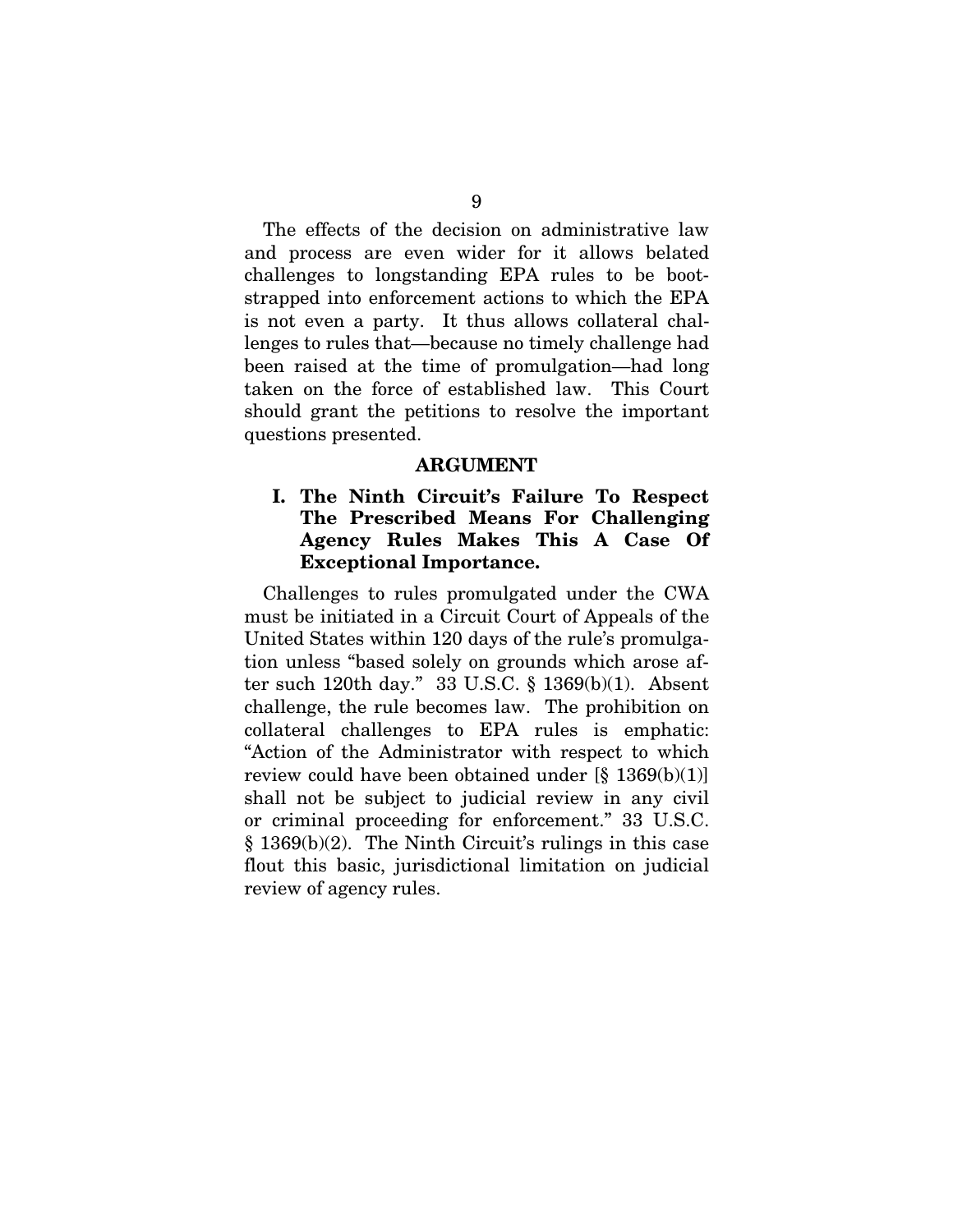### **A. The Ninth Circuit Forced A Transformative Construction Upon The Silvicultural Rule To Render It Consistent With Its View Of The Requirements Of The Clean Water Act.**

A foundational requirement of the CWA is that pollutant discharges from "point sources" are prohibited unless granted a permit under section 402. *See* 33 U.S.C. §§ 1311(a), 1342. More than 35 years ago, however, EPA promulgated the Silvicultural Rule (currently, 40 C.F.R. § 122.27). That rule specifies that permits are not required for silvicultural rainwater runoff, including runoff from the hundreds of thousands of miles of forest roads nationwide, because such runoff is "nonpoint source" in nature. Accordingly, private actors, states, counties and federal agencies were not required to obtain section 402 permits when they installed a culvert, deepened ditches, or extended or moved a forest road used for timber harvesting and similar silvicultural activities.

The Ninth Circuit's decision recollects the history of the Silvicultural Rule and its intended scope. *See* Pet. App. 20-32. EPA first tried to exempt categories of discharges, including any related to silviculture, from the CWA's permitting requirements. But upon the D.C. courts' determination that EPA could not simply exempt point source discharges from the Act, it issued the Silvicultural Rule. *See* 41 Fed. Reg.  $24709$  $24709$  (June 18, 1976).<sup>2</sup> The Rule clarifies and lists the four silvicultural activities that EPA regarded as

<span id="page-16-0"></span> <sup>2</sup> EPA codified the current version of the Rule in 1980, but that version differs from the 1976 version only in minor respects. *See* 45 Fed. Reg. 33,290, 33,446-47 (May 19, 1980).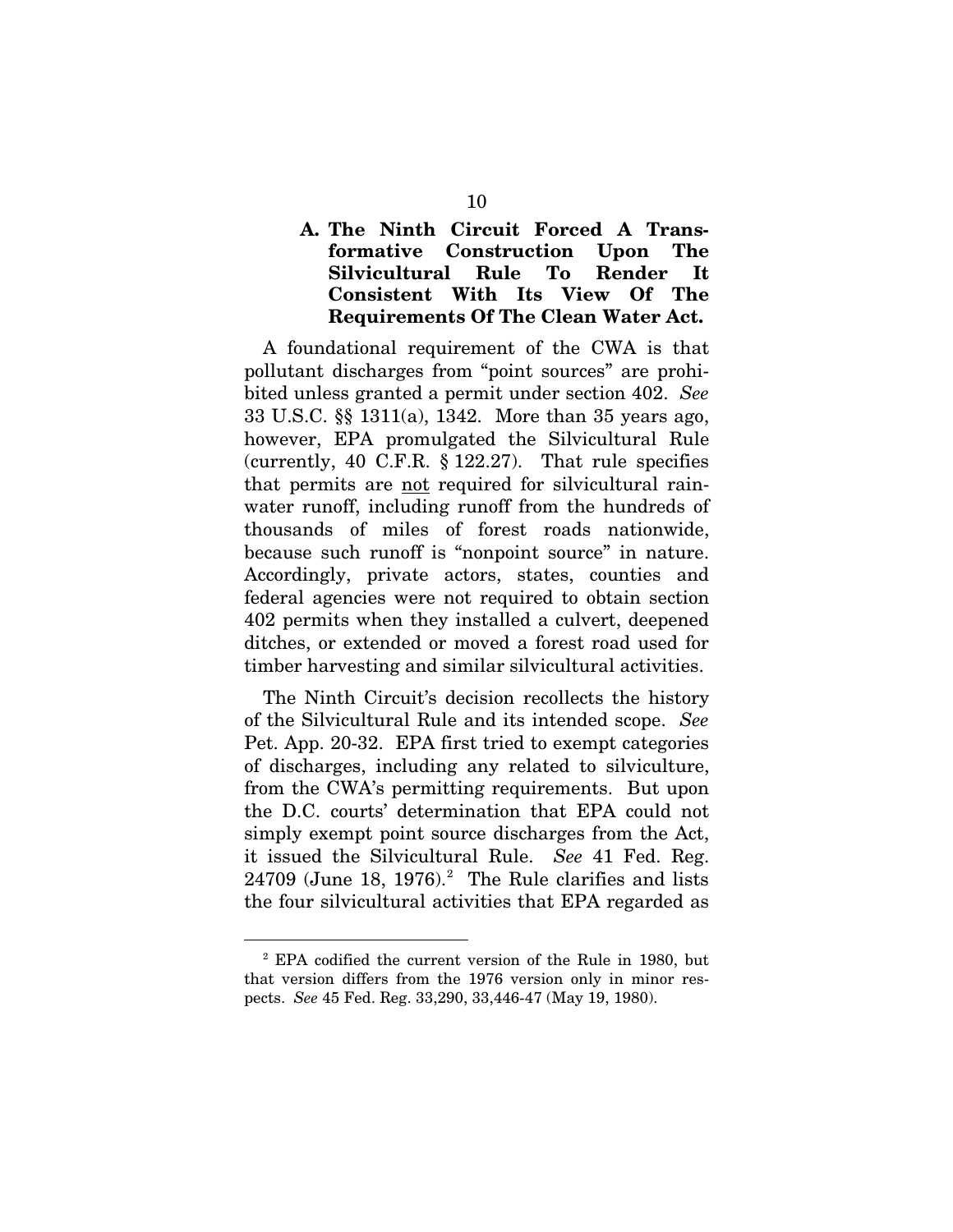involving point sources: discharges through "discernible, confined, and discrete conveyance[s] related to rock crushing, gravel washing, log sorting, or log storage facilities." At the same time, EPA determined by rule that stormwater runoff from roads and road maintenance, including through ditches and culverts integral to forest road survival, was a nonpoint source discharge outside the permitting process. *See* Pet. App. 31-32.

Throughout most of its opinion, the Ninth Circuit correctly described the Silvicultural Rule as unambiguously defining stormwater runoff from forest roads as nonpoint sources, whether channeled through ditches and culverts or not. *See* Pet. App. 20-32. Relying on the text and EPA's explanatory statements in the preambles to the proposed rule, *see* 41 Fed. Reg. 6281 (Feb. 12, 1976), and the final rule, *see* 41 Fed. Reg. 24709 (June 18, 1976), the Ninth Circuit panel stated repeatedly that the Rule treated stormwater runoff from forest roads as nonpoint source, even if channeled. *See, e.g.*, Pet. App. 24 ("[A]ny natural runoff containing pollutants was not a point source, even if the runoff was channeled and controlled through a 'discernible, confined and discrete conveyance' and then discharged into navigable waters."); *id.* at 26 ("[T]he effect of the Rule was to treat all natural runoff as nonpoint pollution, even if channeled and discharged through a discernible, confined and discrete conveyance."); *id.* at 31 ("[D]ischarges of 'natural runoff' are nonpoint sources of pollution, even if such discharges are channeled and controlled through a 'discernible, confined and discrete conveyance.'").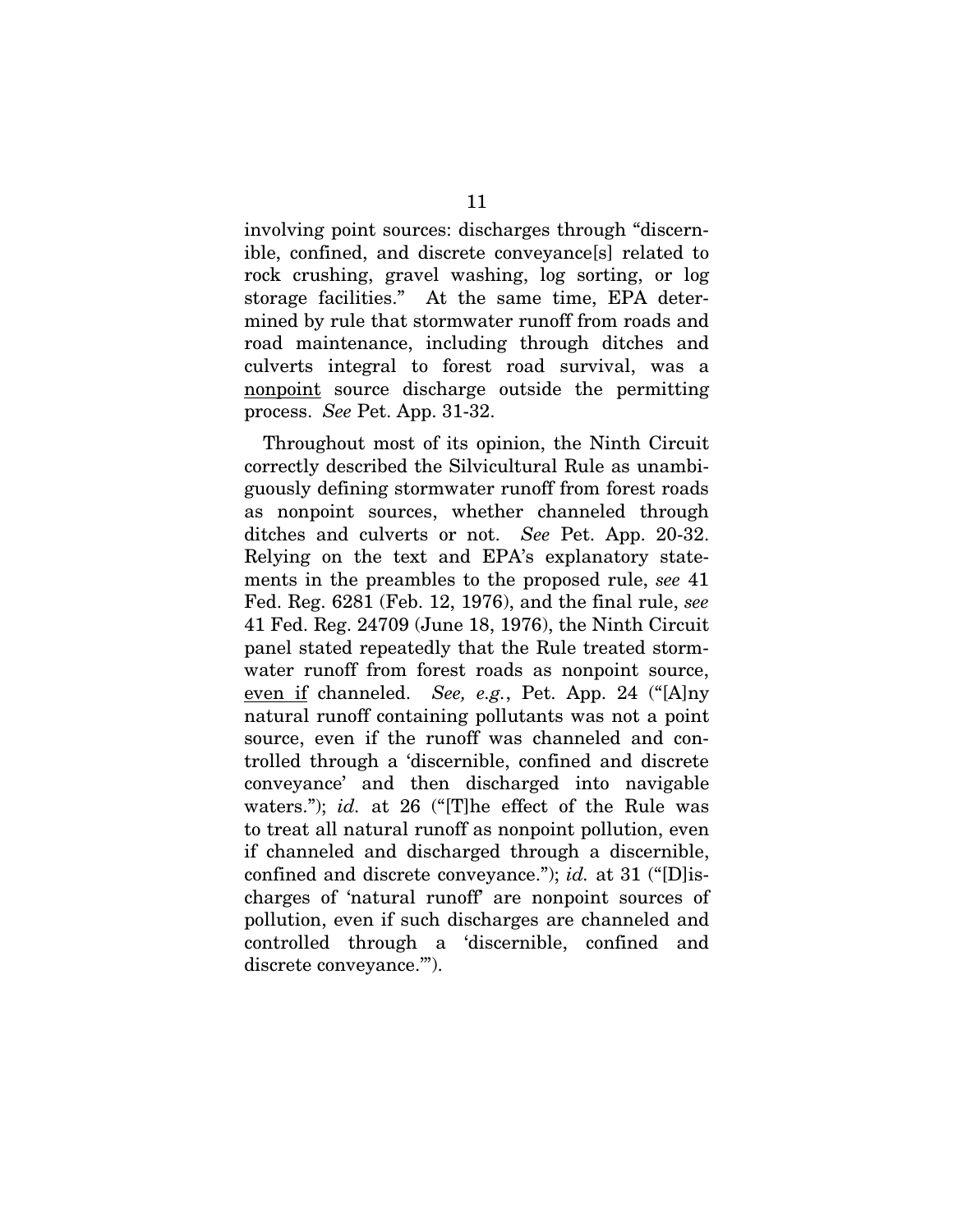Even if some ambiguity could be forced on the bare words of the Rule as written, its intended application to stormwater runoff through culverts and ditches the issue here—was unequivocally set forth and ripe for challenge at the time of promulgation. The preamble to the proposed rule declared that "ditches, pipes and drains that serve only to channel, direct, and convey non-point runoff from precipitation are not meant to be subject to the § 402 permit program." *Id.* at 27. Responding to comments on the proposed rule, EPA emphasized that "[i]nsofar as [surface] drainage serves only to channel diffuse runoff from precipitation events, it should also be considered nonpoint in nature." 41 Fed. Reg. at 24,711.

Such statements put all affected parties on notice that runoff from forest roads, even if channeled through ditches and culverts and the like, was not subject to permitting. If anyone believed the Rule was improper because ditches, pipes, and drains that channel runoff are, in fact, point sources that must be permitted under section 402, this was a challenge that "could have been" mounted under 33 U.S.C.  $\S$  1369(b)(1) within 120 days of the Rule's promulgation.

The Ninth Circuit nevertheless found itself unconstrained by the jurisdictional bar of § 1369(b). The Ninth Circuit first concluded that the Rule, as originally intended by EPA, would be inconsistent with the Act. *See* Pet. App. 36-37. Having so concluded, it forced an alternative interpretation on the Rule contrary to its contemporaneously described scope to conform it to the Act. Thus, the Ninth Circuit miraculously read the Rule as applying only to stormwater runoff from forest roads in the rare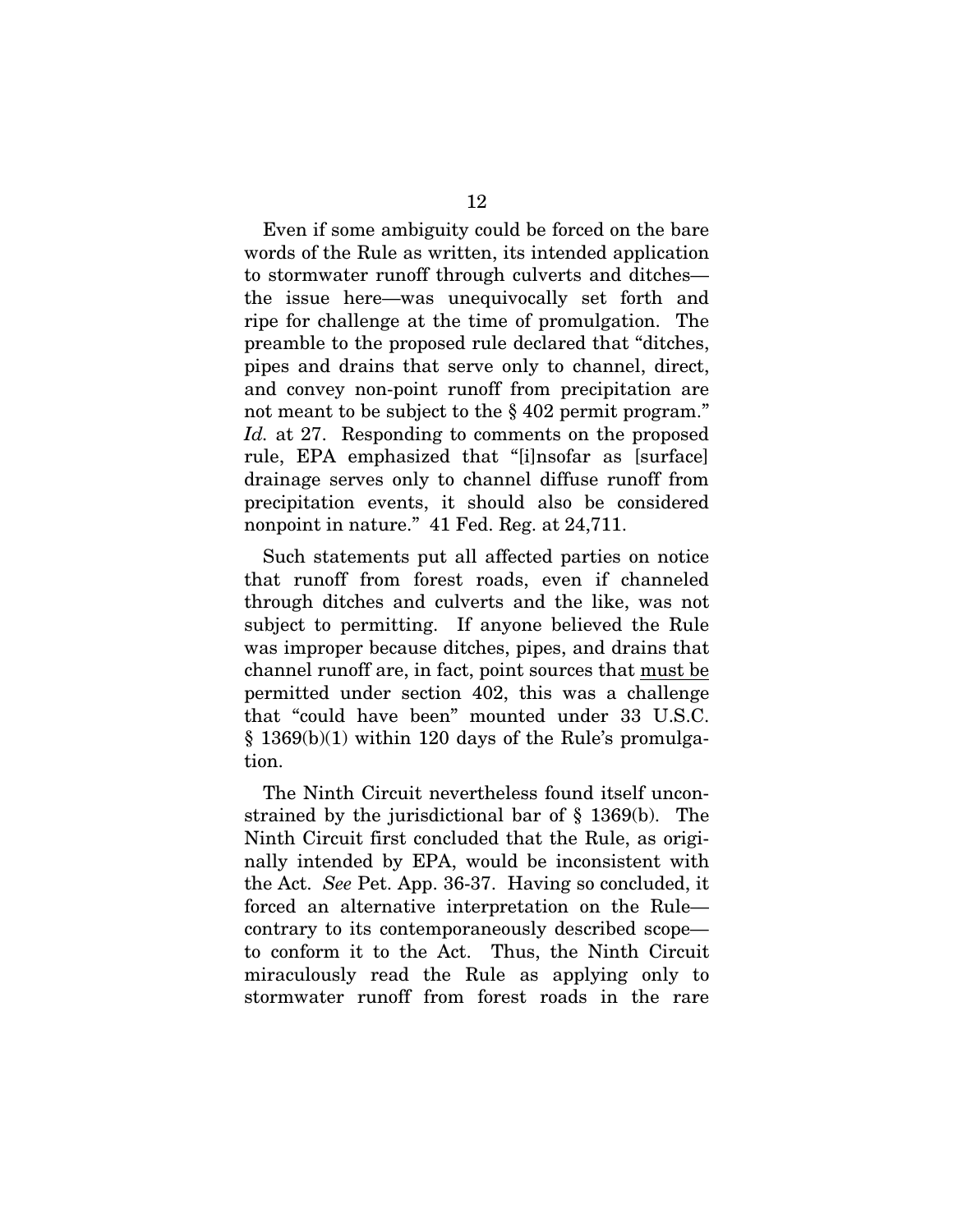circumstance where no channeling of the runoff through ditches and culverts occurs. Of course, without ditches and culverts to carry away the forest stormwater, the stormwater would wash away the forest roads.

By converting arguments about whether the Rule is consistent with the CWA—which should have been raised upon promulgation—into a mechanism for belatedly giving the Rule a transformative reinterpretation, the Ninth Circuit's approach to 33 U.S.C. § 1369(b) renders its jurisdictional bar ineffectual. If EPA has described the scope of a rule at the time of promulgation, then that is the time to object to that scope as being inconsistent with the CWA. It is no longer subject to challenge in an enforcement proceeding. The decisive jurisdictional question is whether the claim could have been brought at the time of promulgation.  $33 \text{ U.S.C.} \$   $1369(b)(2)$ .

The controlling principle was explained by the United States in its second amicus brief to the Ninth Circuit: "If EPA states its interpretation at the time it promulgates the regulation (e.g., in an accompanying Federal Register preamble), a potential plaintiff must accept EPA's interpretation as authoritative and challenge the regulation directly and in a timely fashion . . . . Otherwise, Section 1369(b)'s purposes would be completely subverted by allowing a court to reject EPA's interpretation in a later citizen suit." U.S. 2d C.A. Amicus Br. 9. The issue is not whether the Rule is ambiguous in the eyes of one reading the Rule today, but whether an affected party could have mounted the challenge in a court of appeals against EPA within 120 days of promulgation. 33 U.S.C. § 1369(b)(2).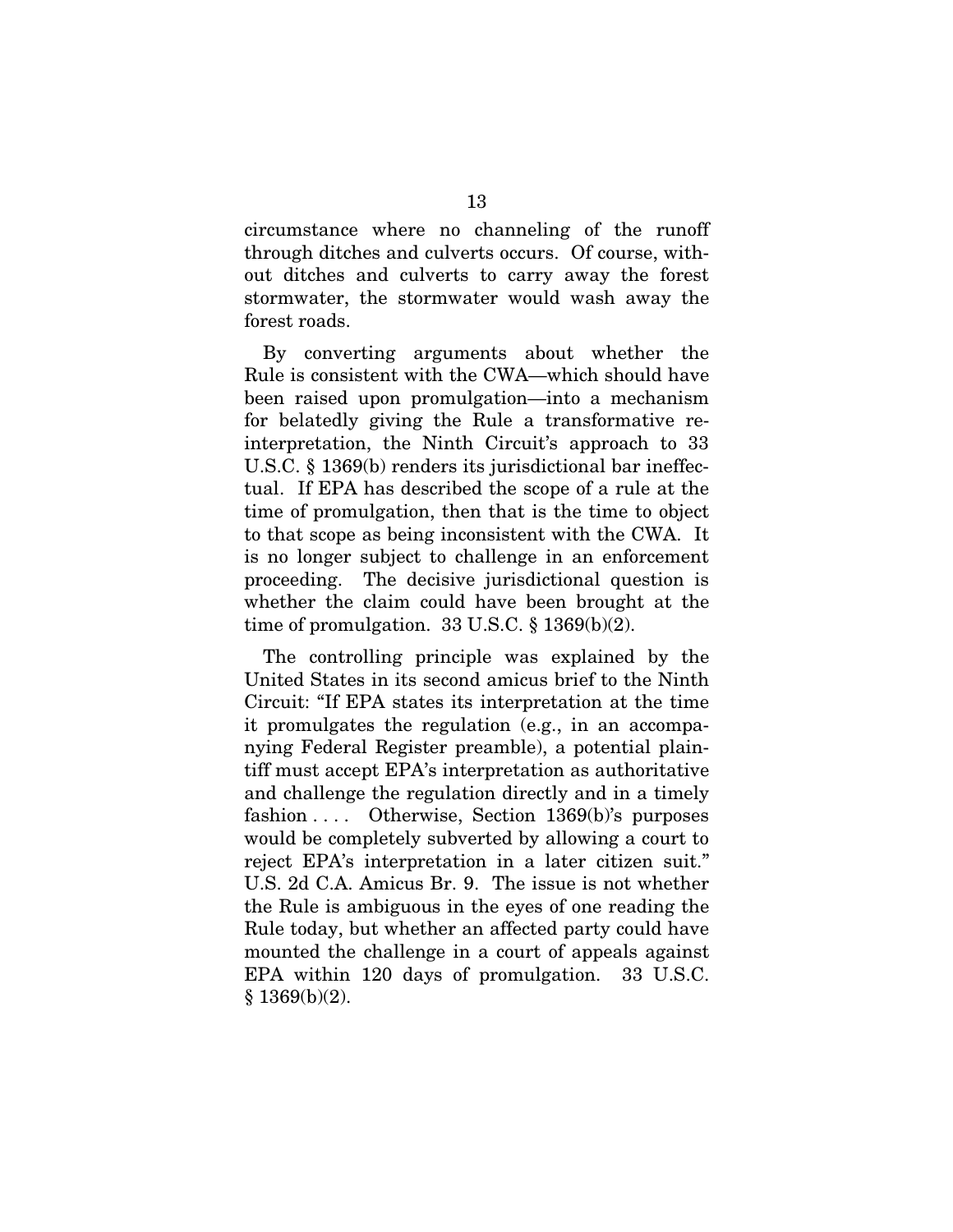The Ninth Circuit supported its tack here by citing a statement in a footnote in an amicus brief of the United States<sup>[3](#page-20-0)</sup> suggesting that the first time EPA had interpreted the Silvicultural Rule as defining forest road runoff through ditches and culverts as nonpoint source was in a brief filed earlier in this very case. According to the Ninth Circuit, this brought the issue within  $\S$  1369(b)(1)'s exception for suits challenging a rule based on grounds arising more than 120 days after promulgation. *See* Pet. App. 9-10. But the Ninth Circuit's explanation is transparently incorrect. The notion that this interpretation was new was inconsistent with EPA's statements at the time of promulgation. Even if correct, that would only overcome the time bar in the second sentence of  $\S$  1369(b)(1). It would not explain how the challenge could be mounted through a district court citizen suit, rather than in an appropriate court of appeals.

In 1976, when EPA promulgated the Silvicultural Rule, no affected party claimed that the Rule's prescribed scope exceeded EPA's power under the CWA, though such a challenge, if it had merit, would have been ripe to be raised. Consequently, for over three decades, discharges of the type in question here were deemed nonpoint source discharges, not subject to permitting. The Ninth Circuit, therefore, should

<span id="page-20-0"></span><sup>&</sup>lt;sup>3</sup> That footnote, in a brief to which EPA was not a party, is difficult to reconcile with EPA's contemporaneous description of the Silvicultural Rule. The footnote was in the same amicus brief in which the United States stated clearly that a statement of the rule's scope in the preamble triggers the obligation to mount a challenge to that stated scope within 120 days. *See*  Pet. App. 9-10.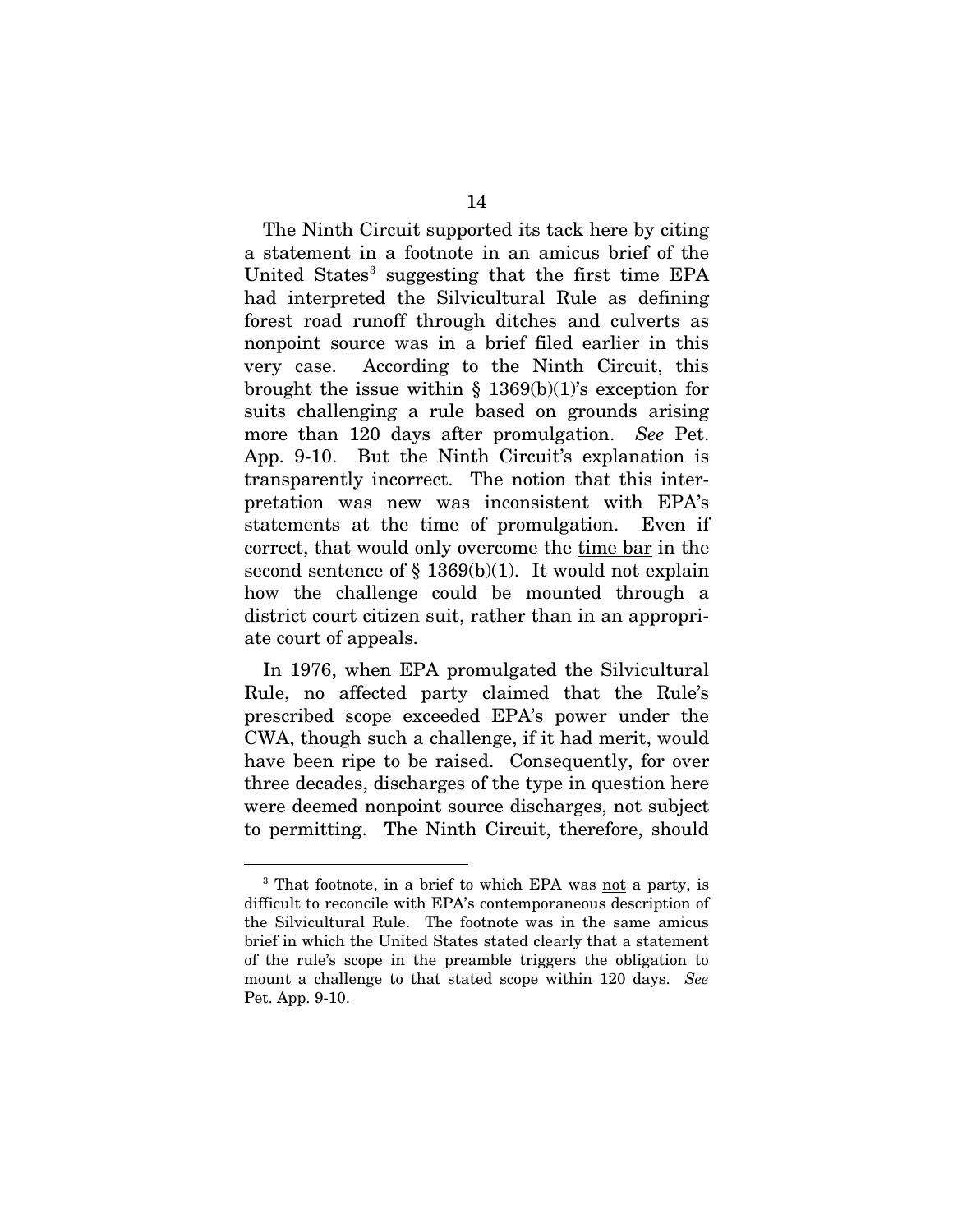have either rejected the suit as an untimely collateral attack on the Rule, or followed the lead of the district court and other federal courts in similar litigation, by applying the Rule and dismissing the claim on the merits. *See* Pet. App. 53-77; *Newton Cnty. Wildlife Ass'n*, 141 F.3d 803; *Sierra Club*, 71 F. Supp. 2d 1268.

### **B. The Ninth Circuit Further Allowed This Enforcement Action To Displace EPA's Rulemaking Authority With Respect To The 1987 Stormwater Amendments.**

The Ninth Circuit went equally far afield in addressing whether forest roads used for logging are "industrial activity" subject to permitting under Phase I of the 1987 CWA amendments. Although EPA's amicus brief made clear that EPA regarded channeled runoff from logging roads to be beyond the scope of Phase I regulations, *see* U.S. 1st C.A. Amicus Br. 28-31, the Ninth Circuit refused to defer to EPA's views on the proper scope of its Phase I regulations, though deference was required under this Court's precedents. *See Chase Bank USA v. McCoy*, 131 S. Ct. 871, 880 (2011) ("[W]e defer to an agency's interpretation of its own regulation, advanced in a legal brief, unless that interpretation is 'plainly erroneous or inconsistent with the regulation.'") (quoting *Auer*, 519 U.S. at 461-62). Even if the Ninth Circuit's reinterpretation of the Silvicultural Rule in this case called into question EPA's 1990 determination that logging road runoff is outside the scope of Phase I regulation, the Ninth Circuit should have stayed its hand to allow EPA to reexamine whether such runoff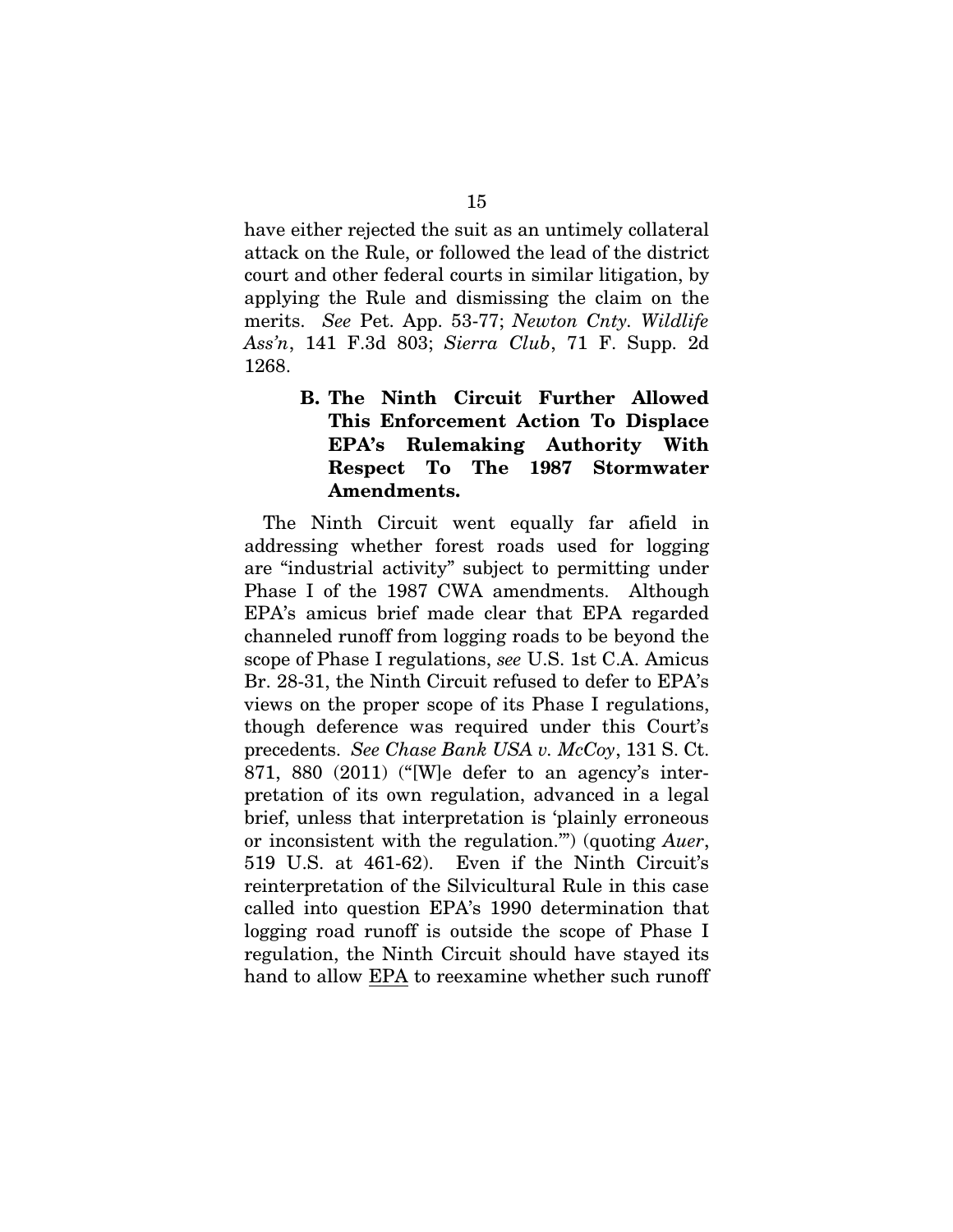was nonetheless non-industrial and thus remained beyond the scope of Phase I regulation.

That this issue is one for agency determination, rather than judicial edict, is clear from the regulatory history. As the Ninth Circuit recounted, EPA had long been reluctant to regulate channeled stormwater runoff, citing among other things the sheer scope of such an effort. In 1987, Congress amended 33 U.S.C. § 1342(p) to address stormwater under a comprehensive new regime. It directed EPA to erect a permitting program for stormwater discharges in two phases. As part of Phase I, Congress directed EPA to require permits for five categories of stormwater discharges, including those "associated with industrial activity." *See* 33 U.S.C. § 1342(p)(1)-(3). EPA promulgated its Phase I regulations in 1990. *See* 55 Fed. Reg. 47,990 (Nov. 16, 1990). Congress required EPA to consider, in Phase II, whether other types of stormwater discharges should also be subject to permitting, given "the nature and extent of pollutants in such discharges." *See id.* § 1342(p)(5)-(6).

In its 1990 Phase I regulations, EPA defined discharges "associated with industrial activity" to refer only to discharges "directly related to manufacturing, processing or raw materials storage areas at an industrial plant." *See* 55 Fed. Reg. at 48,011. Runoff from a rural road running through the forest and used to haul timber does not reasonably fit within this definition. Moreover, EPA stated that its Phase I permit requirement would "not include discharges from facilities or activities excluded from the [permitting] program under this Part 122." *See* 40 C.F.R. § 122.26(b)(14); *see also* 55 Fed. Reg. at 48,011. Thus, EPA specifically carried forward into the Phase I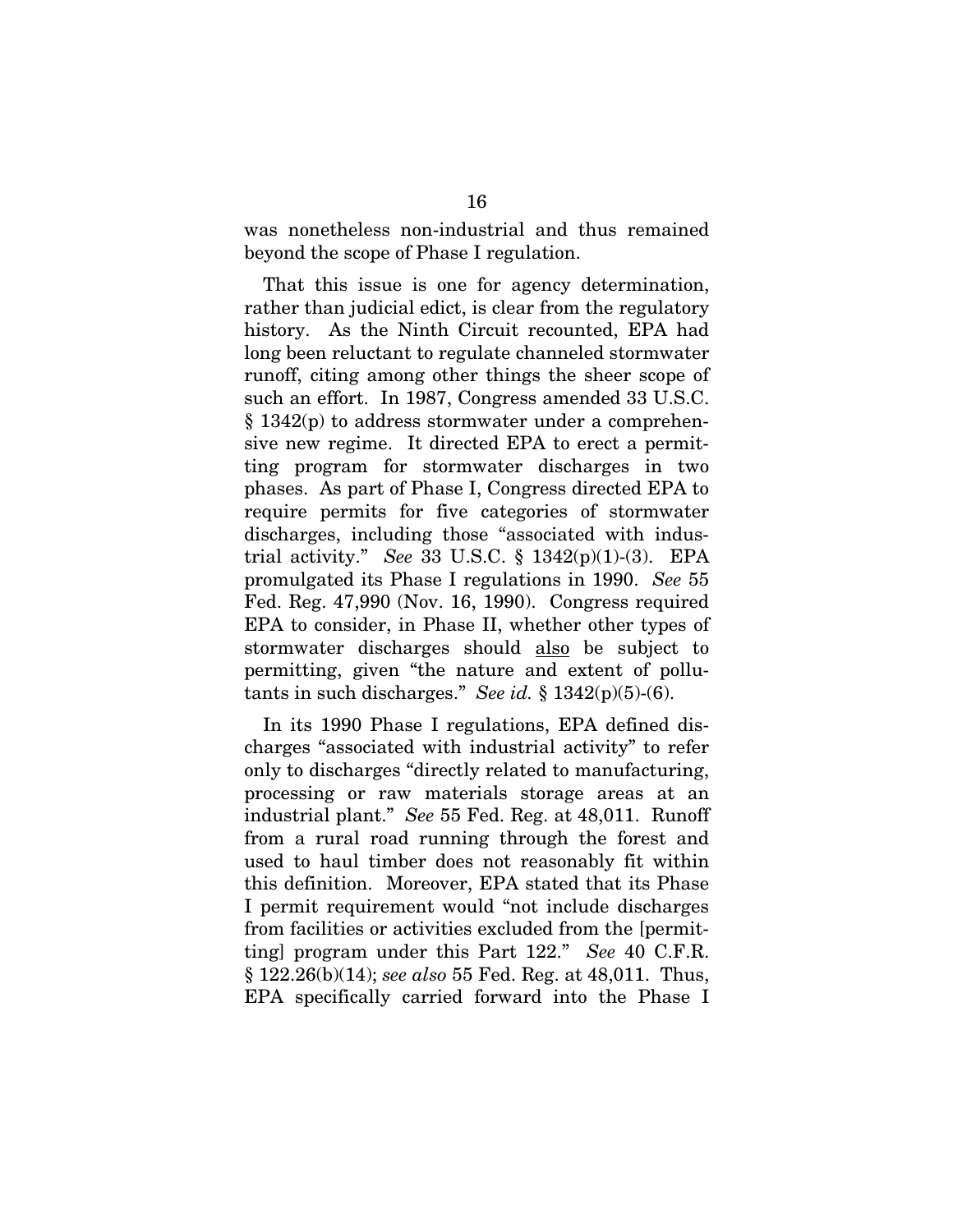regulations the understanding that runoff historically outside section 402 permitting obligations pursuant to the Silvicultural Rule was not "industrial."

Further, EPA explained that by including a reference to Standard Industrial Code ("SIC") 24 in its regulatory definition of "associated with industrial activity," *see* 40 C.F.R. § 122.26(b)(14)(ii), it meant to require permits for "sawmills . . . and other mills engaged in producing lumber and wood basic materials" because such facilities could be expected to contain potential pollution sources such as "storing raw materials . . . [or] waste products . . . or chemicals outside." 55 Fed. Reg. at 48,008. But EPA specified that its reference to SIC 24 was not intended to include silvicultural activities in the forest itself, such as stormwater runoff from logging roads. *See* 55 Fed. Reg. at 48,011. It agreed with comments urging exclusion of logging road runoff from Phase I permitting, emphasizing that runoff is better controlled through best management practices. Thus, the "definition of discharge associated with industrial activity does not include activities or facilities that are currently exempt from permitting under [s]ection 402," such as natural runoff from forest roads, even if collected and discharged through ditches, culverts, and channels. *See id.*

EPA's decision that such activities are outside of Phase I could have been challenged at the time of promulgation. Notwithstanding timely challenges to other aspects of the Phase I regulations, EPA's decision on forest roads emerged unscathed. *See Am. Mining Cong. v. U.S. E.P.A.*, 965 F.2d 759 (9th Cir. 1992); *Natural Res. Def. Council v. U.S. E.P.A.*, 966 F.2d 1292 (9th Cir. 1992). Indeed, in 1999 EPA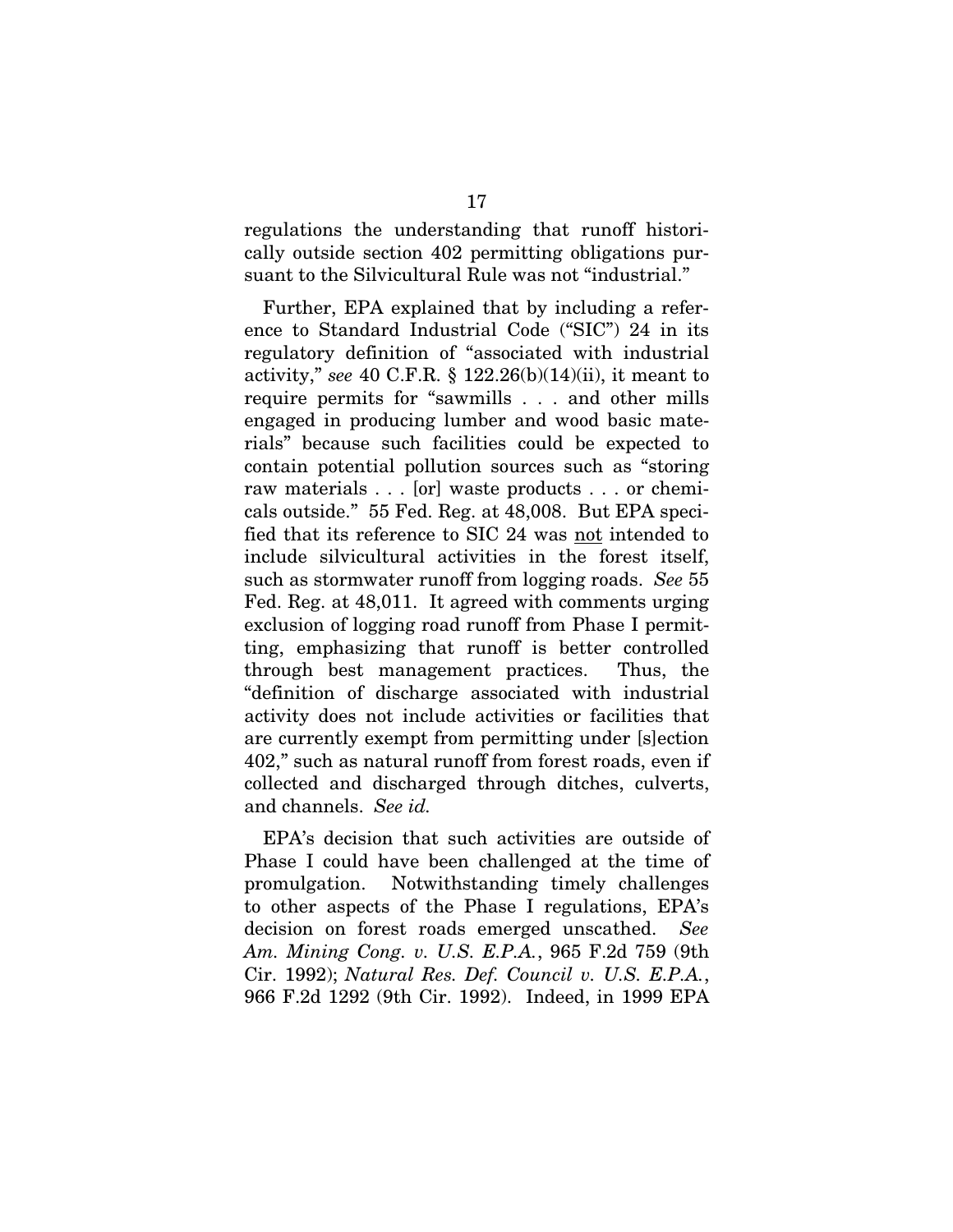declined to subject forest road runoff even to Phase II regulation, a conclusion that the Ninth Circuit later directed EPA to reconsider and which remains under consideration.<sup>[4](#page-24-0)</sup> If EPA was properly directed to reconsider whether forest road runoff should be regulated under Phase II, that same activity could not have been mandatorily subject to Phase I regulation.

Nonetheless, more than a decade after the close of the 120-day filing window under 33 U.S.C.  $\S$  1369(b)(1), the Ninth Circuit here addressed whether forest road runoff was subject to Phase I regulation. Having held that the Silvicultural Rule does not permissibly define channeled forest road runoff as nonpoint source discharges (a holding that arguably displaced one of the reasons why EPA had found it beyond the scope of Phase I regulation), the Ninth Circuit decided to examine whether it was, in fact, subject to Phase I permitting. It noted that EPA had referenced SIC 24 in defining industrial activity, leading the Ninth Circuit to declare it "undisputed that

<span id="page-24-0"></span> <sup>4</sup> When EPA promulgated its Phase II regulations, it required permits for activities that "present a high likelihood of having adverse water quality impacts." *See* 64 Fed. Reg. 68,722, 68,734 (Dec. 8, 1999). EPA did not subject channeled runoff from forest roads to permitting under Phase II. Timely challenges to EPA's Phase II regulations were filed in three courts of appeals and consolidated in the Ninth Circuit. *See Envtl. Def. Ctr. v. U.S. E.P.A.*, 344 F.3d 832, 843 (9th Cir. 2003). Among the many issues raised was whether EPA's decision not to subject forest road runoff to Phase II permitting was unlawful. *See id.* at 860- 63. The Ninth Circuit remanded the issue to EPA on the theory that even if EPA had previously concluded that such activity was not subject to permitting, that did not mean that EPA should not now consider whether it should be, as part of Phase II. *See id.* at 863. *See* Pet. App. 48.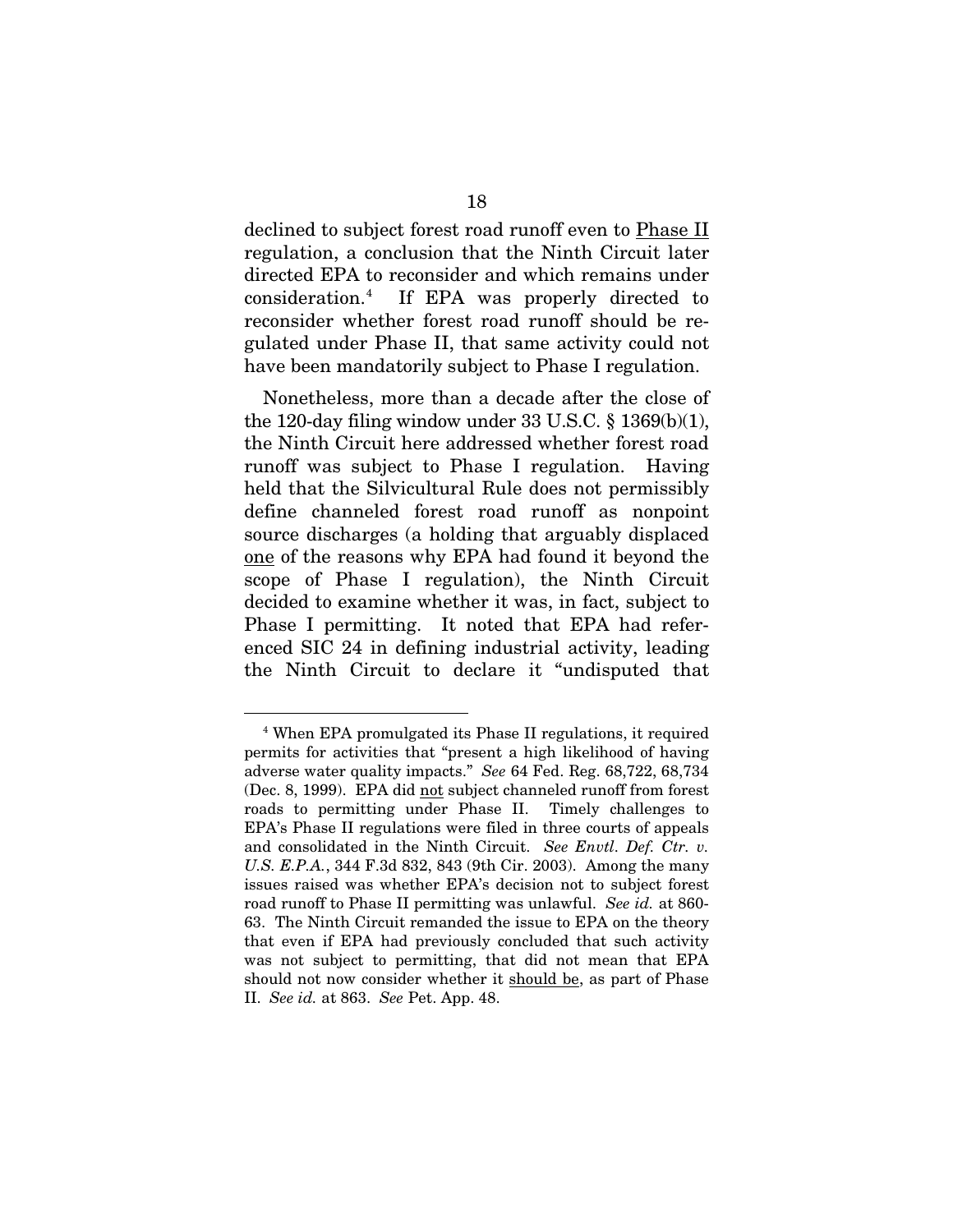'logging,' which is covered under SIC 2411 (part of SIC 24), is an 'industrial activity.'" *See* Pet. App. 44- 45. This analysis, however, bypassed EPA's own statements—made at the time of promulgation and in its first amicus brief to the Ninth Circuit—that by referencing SIC 24 in the regulation, EPA did not intend to encompass runoff from roads used for logging and did not view silvicultural activity as industrial. In deciding the issue, the Ninth Circuit thwarted Congress' bar on untimely CWA rulemaking challenges (and indeed, did not even discuss it), failed to defer to the agency and thwarted Congress' intent to allow EPA to decide how best to regulate stormwater discharges—including how to define discharges "associated with industrial activity."

Even if the Ninth Circuit's ruling on the proper scope of the Silvicultural Rule opened the door to rethinking EPA's earlier conclusion that forest road runoff is outside the scope of Phase I regulation, *i.e.*, it created grounds to challenge the Phase I regulations that were unavailable 120 days after promulgation, the Ninth Circuit had no warrant to determine whether such forest road construction and maintenance was, in fact, "industrial activity" subject to Phase I regulation. Whether such runoff is "associated with industrial activity" subject to Phase I regulation, whether it should be subject to Phase II regulation, or whether it should remain outside the permitting process entirely, are questions for EPA to resolve in the first instance. These questions are not properly resolved in an enforcement action to which EPA is not even a party.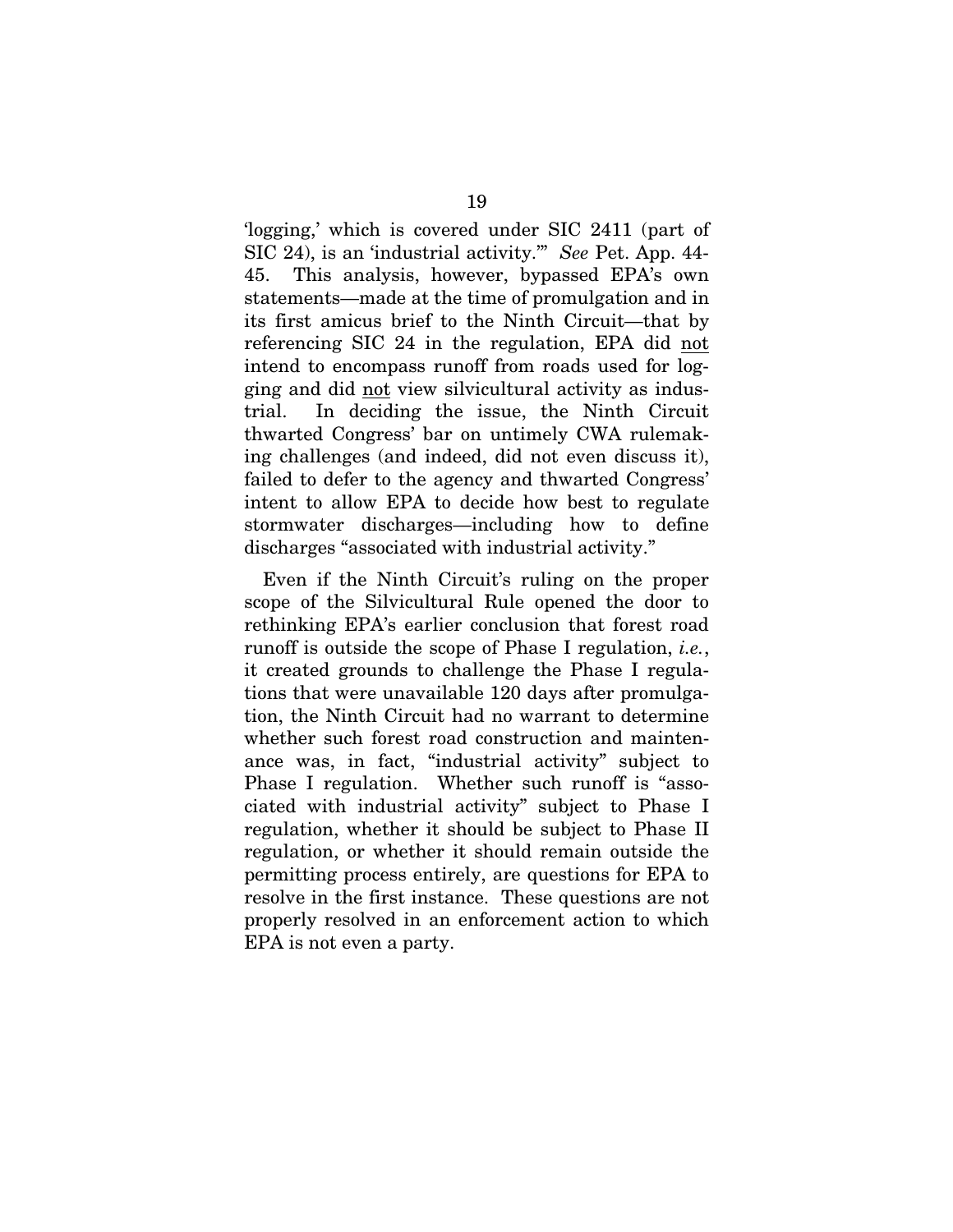Congress gave EPA broad discretion to determine both whether stormwater discharges are industrial and how best to regulate non-industrial stormwater discharges. *See* 33 U.S.C. § 1342(p). The Ninth Circuit's assertion that silviculture, which is akin to agriculture, is actually an "industrial activity," is far from obvious. *Cf.* Pet. App. 124a n. 19 ("Forestry roads and silvicultural harvesting . . . more closely resemble agricultural land uses than industrial ones."). The operative definition of "storm water discharge associated with industrial activity" applied by EPA in Phase I—referring to discharges from "industrial plants," 40 C.F.R.  $\S$  122.26(b)(14)—was not on its face broad enough to reach forest roads used for logging. As amicus in this case, EPA had clarified that even apart from the Silvicultural Rule, it did not believe that forest road maintenance could properly be considered industrial activity. U.S. 1st C.A. Amicus Br. 29-31; Pet. App. 123a-127a. Moreover, the determination that runoff from forest roads, channeled or not, ought not be subject to permitting, had been the agency's view for more than three decades, since promulgation of the Silvicultural Rule itself. Thus, EPA's conclusion that silviculture is more closely allied to agriculture than "industrial activity," is neither plainly erroneous nor inconsistent with the regulation. Quite the contrary, it is intuitively correct and consistent with the historical treatment of silviculture.

Nonetheless, the Ninth Circuit inexplicably ignored EPA's interpretation, holding that roads used to transport logged timber are "industrial," thus imposing its own view of what is industrial activity under the Phase I regulations. *See* Pet. App. 44-47.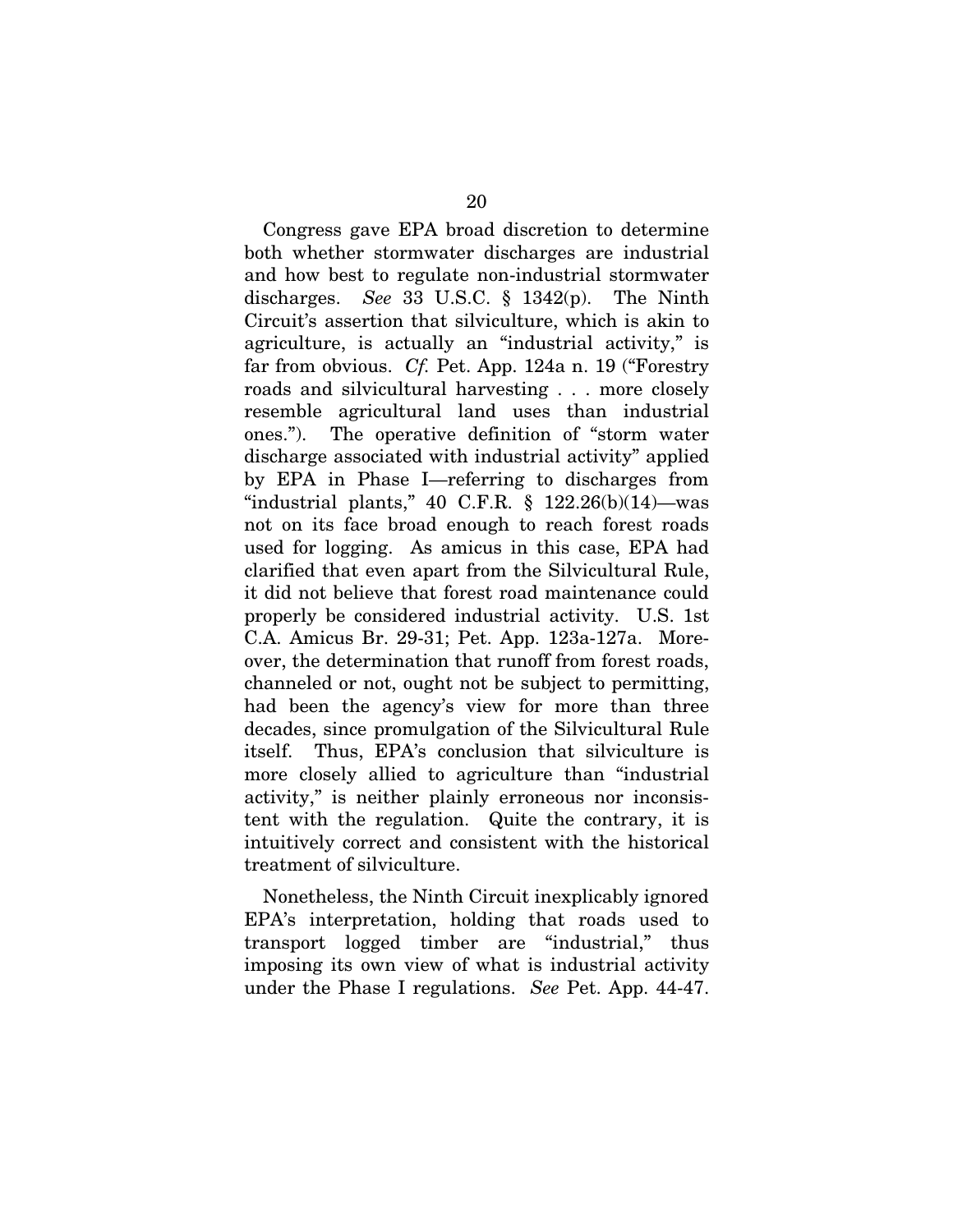Again, the Ninth Circuit lost sight of the fact that this was a citizen suit under 33 U.S.C. § 1365, not a challenge to EPA rulemaking under 33 U.S.C. § 1369, and that these were issues Congress assigned to EPA, not to the courts.

### **C. The Decision Below Undermines Congressional Limits On Judicial Review Under Various Statutes.**

Even beyond the great practical impact of the Ninth Circuit's ruling on the timber industry, the Ninth Circuit's rulings on the judicial review of agency regulations in the context of an enforcement action are important. Many federal statutes limit judicial review of agency rules to suits against the agency in particular venues, subject to specific filing deadlines. *See, e.g.*, 42 U.S.C. § 7607(b) (Clean Air Act: 60 days); 30 U.S.C. § 1276(a)(1) (Surface Mining Control and Reclamation Act (SMCRA): 60 days); 42 U.S.C. § 300j-7(a) (Safe Drinking Water Act: 45 days); 42 U.S.C. § 300aa-32 (National Childhood Vaccine Injury Act: 60 days); 42 U.S.C. § 4915(a) (Noise Control Act: 90 days); 42 U.S.C. § 6976(a)(1) (Resource Conservation and Recovery Act: 90 days). Review provisions such as these are jurisdictional, and courts routinely reject untimely rulemaking challenges filed outside of the statutory review period. *See, e.g.*, *Natural Res. Def. Council v. U.S. E.P.A.*, 571 F.3d 1245, 1265, 1269 (D.C. Cir. 2009) (Clean Air Act); *Nat'l Mining Ass'n v. U.S. Dep't of the Interior*, 70 F.3d 1345, 1350 (D.C. Cir. 1995) (SMCRA); *Chevron U.S.A., Inc. v. U.S. E.P.A.*, 908 F.2d 468, 471 (9th Cir. 1990) (CWA); *Tex. Mun. Power Agency v. Adm'r of U.S. E.P.A.*, 836 F.2d 1482, 1485 (5th Cir. 1988) (same); *W. Neb. Res. Council v.*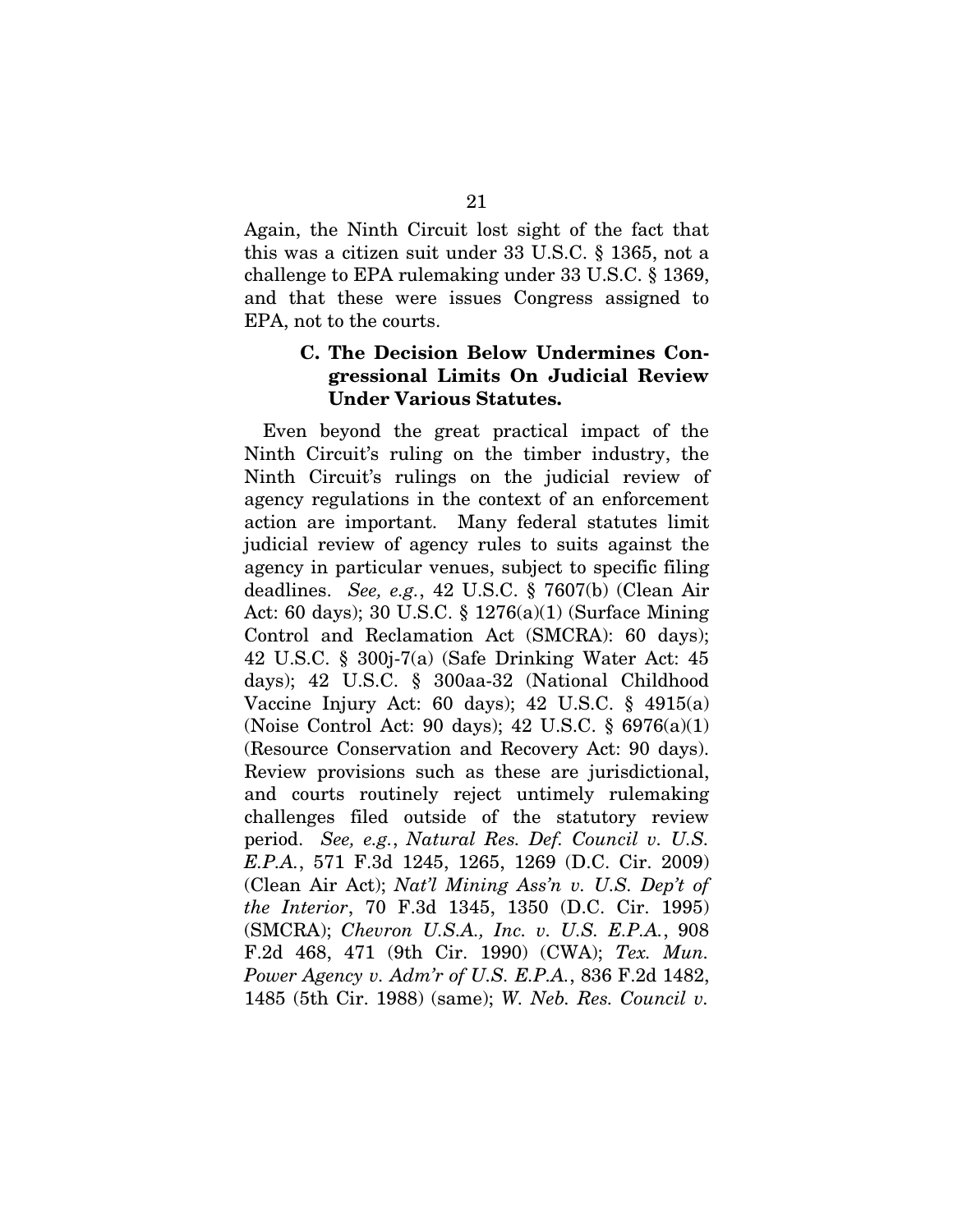*E.P.A.*, 793 F.2d 194, 198 (8th Cir. 1986) (Safe Drinking Water Act).

By limiting the time and circumstances under which rules may be challenged, Congress "struck a careful balance between the need for administrative finality and the need to provide for subsequent review in the event of unexpected difficulties." *Nat'l Mining Ass'n*, 70 F.3d at 1350; *see also Tex. Mun. Power Agency*, 836 F.2d at 1484 ("These time limitations impart finality to the administrative process, thus conserving administrative resources . . . . The requirements show a congressional decision to impose statutory finality on agency actions that we, as a court, may not second-guess[.]").

The Ninth Circuit's approach to 33 U.S.C. § 1369(b) allows for ready circumvention of statutory limits on judicial review in the CWA and other statutes with similar review provisions. Regulations that have been interpreted and applied consistently by agencies for decades, as announced at the time of promulgation, may nevertheless be challenged based on claims that the regulations were, all along, inconsistent with statutory authority. Indeed, that inconsistency can be used to drive a finding that the regulation is somehow ambiguous. Yet, it was clearly Congress's intent that all available challenges to rules be presented in an action against the agency near the time of promulgation. Any other result would effectively leave rules—here, a rule that has been consistently applied for more than three decades perpetually open to judicial review as inconsistent with the governing statute.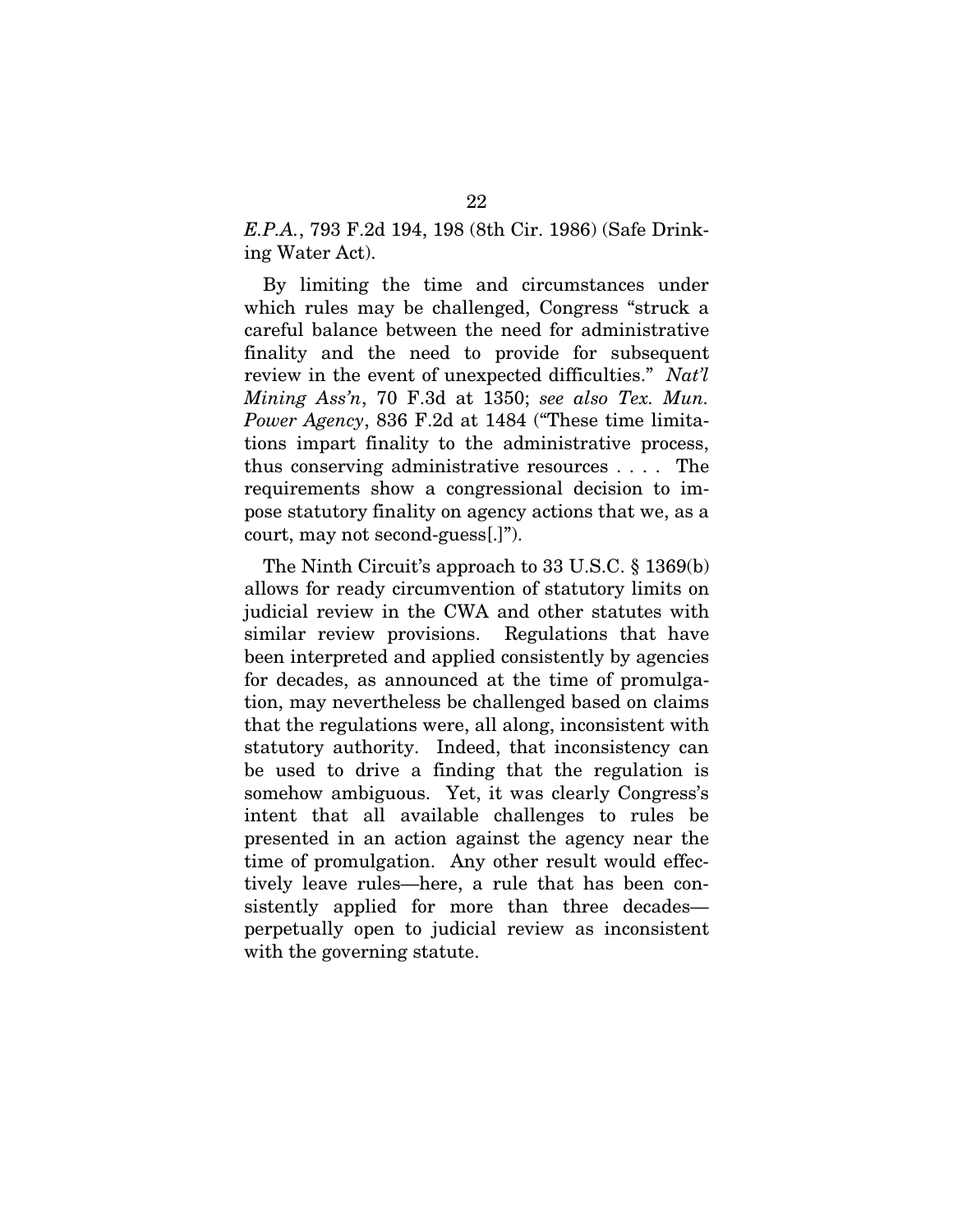The requirement that a rulemaking challenge be timely presented in a suit against the promulgating agency addresses more than finality. Such challenges must be mounted against the agency, which is thereby given a full and fair chance to defend its views. Such challenges, where the agency is the named defendant, allow for binding nationwide uniform determinations about the validity of agency rules. Moreover, other interested parties have the opportunity to contribute to the defense of (or the assault on) the rule. By contrast, collateral citizen suit attacks on agency regulations risk inconsistent and piecemeal litigation and determinations, and uncertainty as to effect of judicial decisions on the agency and non-parties.

Even apart from timing and venue requirements, the Ninth Circuit's decision to allow a citizen enforcement action to become the vehicle for issuing pronouncements that preempt an agency's authority to consider an issue plainly entrusted to its discretion is inconsistent with basic principles of administrative law, *see Smiley v. Citibank (South Dakota) N.A.*, 517 U.S. 735, 740-41 (1996), and subverts the jurisdictional direction that rulemaking is to be reviewed in the courts of appeals through 33 U.S.C. § 1369(b). In this case of great practical importance, this Court should resolve the questions presented on the permissible scope of judicial review of agency rules in an enforcement action.